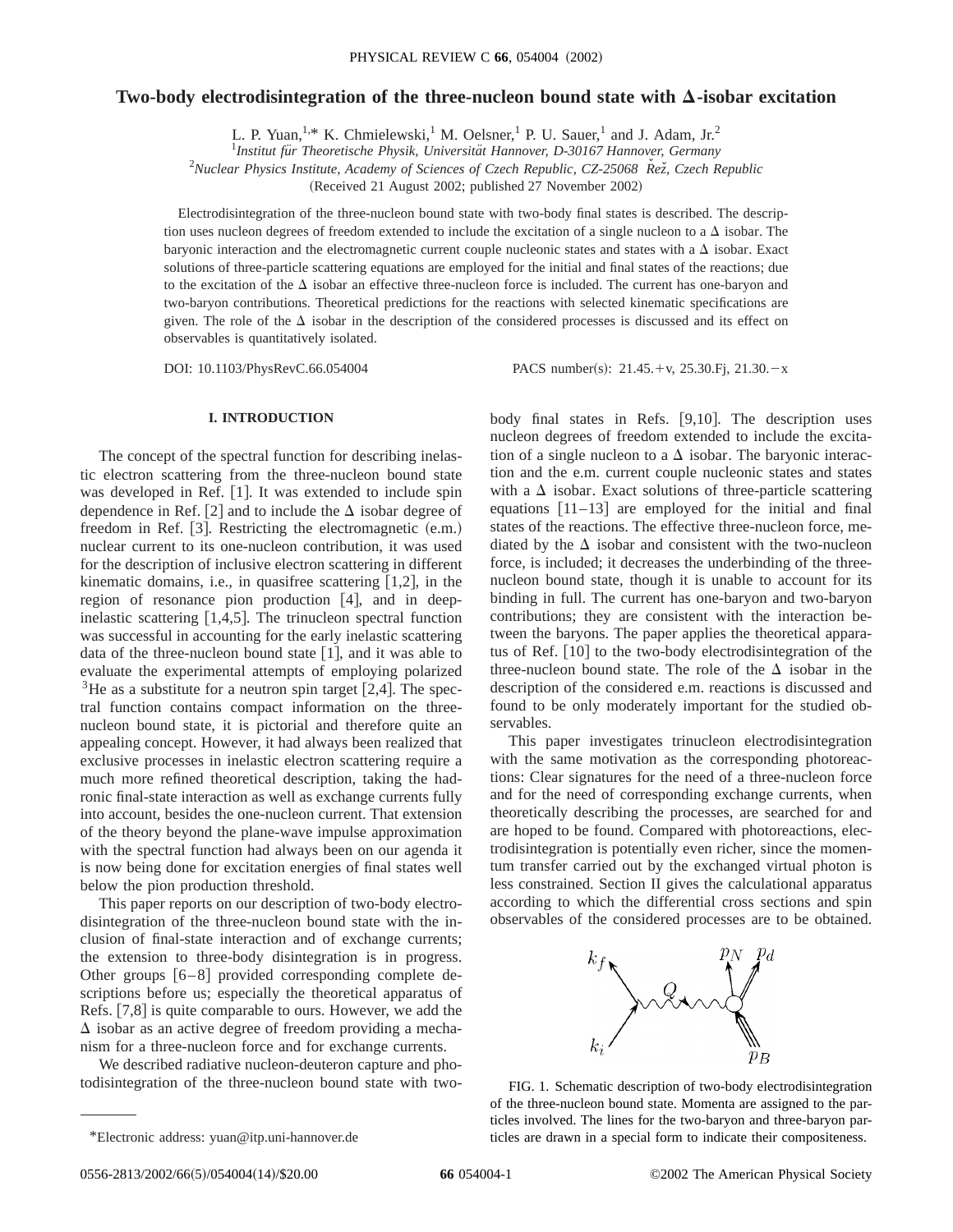Section III presents selected results and Section IV our conclusions.

### **II. CALCULATIONAL SCHEME**

The Hilbert space, the baryonic interaction, and the e.m. current are taken over from Ref.  $[10]$ , where those calculational elements were used for the description of trinucleon photoreactions. In contrast to Ref.  $[10]$ , the current operator has to carry an e.m. form factor, since the photon is virtual. To the extent to which it is possible, we also adopt the notation of Ref.  $[10]$ . Figure 1 shows the kinematics of the considered processes and defines the momenta of the particles involved;  $k_i$  and  $k_f$  are the electron four-momenta in the initial and final states, their rest mass being  $m_e$ ;  $p_N$ ,  $p_d$ , and  $p_B$  are the four-momenta of nucleon, deuteron, and trinucleon bound state, respectively, the corresponding rest masses being  $m_N$ ,  $m_d$ , and  $m_B$ .

### **A.** *S* **matrix**

We give various alternative forms for the *S*-matrix element connecting the prepared initial state  $|i\mathbf{P}_i\rangle$  of initial momentum  $P_i$  with the final state  $|fP_f\rangle$  of final momentum  $P_f$ :

$$
\langle f \mathbf{P}_f | S | i \mathbf{P}_i \rangle = (-i)(2 \pi \hbar)^4 \delta(k_f + p_N + p_d - k_i - p_B) \langle s_f | M | s_i \rangle \frac{1}{(2 \pi \hbar)^{15/2}} \frac{1}{\sqrt{2E_e(\mathbf{k}_i) 2E_B(\mathbf{p}_B) 2E_e(\mathbf{k}_f) 2E_N(\mathbf{p}_N) 2E_d(\mathbf{p}_d)}},
$$
\n(2.1a)

$$
\langle f \mathbf{P}_f | S | i \mathbf{P}_i \rangle = \left( \frac{-i}{\hbar c} \right) \delta(k_f + p_N + p_d - k_i - p_B) \frac{1}{(2\pi)^2} \frac{1}{\sqrt{2E_e(k_f)2E_e(k_i)}} \frac{4\pi e_p^2}{(k_f - k_i)^2 + i\sigma} \overline{u}(k_f s_{e_f}) \gamma_\mu u(k_i s_{e_i})
$$
  
 
$$
\times \frac{1}{e_p c} \langle \psi_\alpha^{(-)}(q_f) \nu_{\alpha_f}(Nd) | j^\mu(p_N + p_d - p_B, p_N + p_d + p_B) | B \mathcal{M}_{B_i} \rangle |_{q_f = (p_d - 2p_N)/3}.
$$
 (2.1b)

In Eq. (2.1b),  $u(ks)$  is the Dirac spinor of the electron with positive energy in the normalization  $\bar{u}(ks')u(ks) = m_ec^2\delta_{s's}$ ; all other quantities, e.g., the initial trinucleon bound state  $|B\mathcal{M}_{B_i}\rangle$  and the final nucleon-deuteron scattering state  $|\psi_{\alpha}^{(-)}(q_f) \nu_{\alpha_f}(Nd)\rangle$ , are defined in Ref. [10].  $\langle s_f|M|s_i\rangle$  is the singularity-free matrix element for two-body electrodisintegration, from which the differential cross section

$$
d\sigma = |\langle s_f | M | s_i \rangle|^2 \frac{\text{dLips}(k_i + p_B, k_f, p_N, p_d)}{4c^2 \sqrt{(k_i \cdot p_B)^2 - m_e^2 m_B^2 c^4}} \tag{2.2a}
$$

is obtained. Its dependence on the spin projections  $s_{e_i}$  and  $\mathcal{M}_{B_i}$  of electron and trinucleon bound state in the initial channel (collectively described by  $s_i$ ), and on the spin projections  $s_{e_f}$ ,  $m_{s_f}$ , and  $M_{I_f}$  of electron, nucleon, and deuteron in the final channel (collectively described by  $s_f$ ), is explicitly indicated.  $\langle s_f | M | s_i \rangle$  is defined by

$$
\langle s_f | M | s_i \rangle = \frac{\hbar}{c} (2 \pi \hbar)^{3/2} \frac{4 \pi e_p^2}{(k_f - k_i)^2 + i o} \overline{u}(k_f s_{e_f}) \gamma_\mu u(k_i s_{e_i}) \sqrt{2 E_N(\mathbf{p}_N) 2 E_d(\mathbf{p}_d) 2 E_B(\mathbf{p}_B)}
$$
  
 
$$
\times \frac{1}{e_p c} \langle \psi_\alpha^{(-)}(\mathbf{q}_f) \nu_{\alpha_f}(Nd) | j^\mu(\mathbf{p}_N + \mathbf{p}_d - \mathbf{p}_B \cdot \mathbf{p}_N + \mathbf{p}_d + \mathbf{p}_B) | B \mathcal{M}_{B_i} \rangle |_{\mathbf{q}_f = (\mathbf{p}_d - 2\mathbf{p}_N)^{3}} \tag{2.2b}
$$

according to Eqs.  $(2.1)$ . It is Lorentz invariant. The nuclear current

$$
\sqrt{(E_N(\mathbf{p}_N)/m_Nc^2)(E_d(\mathbf{p}_d)/2m_Nc^2)}\langle \psi_\alpha^{(-)}(\mathbf{q}_f) \nu_{\alpha_f}(Nd)|
$$
  
 
$$
\times j^{\mu}(\mathbf{p}_N + \mathbf{p}_d - \mathbf{p}_B, \mathbf{p}_B) | B \mathcal{M}_{B_i} \rangle \sqrt{E_B(\mathbf{p}_B)/3m_Nc^2}
$$

is a Lorentz vector; it contains our model assumptions on the three-baryon system, which is described in the framework of nonrelativistic quantum mechanics. Since the matrix element  $(2.2b)$  can be calculated in any frame, we choose the lab frame and adopt the following computational strategy:

 $(1)$  The experimental four-momentum transfer

$$
Q = k_i - k_f, \tag{2.2c}
$$

$$
Q = p_N + p_d - p_B \tag{2.2d}
$$

determines the total energy and the total momentum of the hadronic part of the system in the final channel. Measuring the direction of one momentum of the final two hadrons in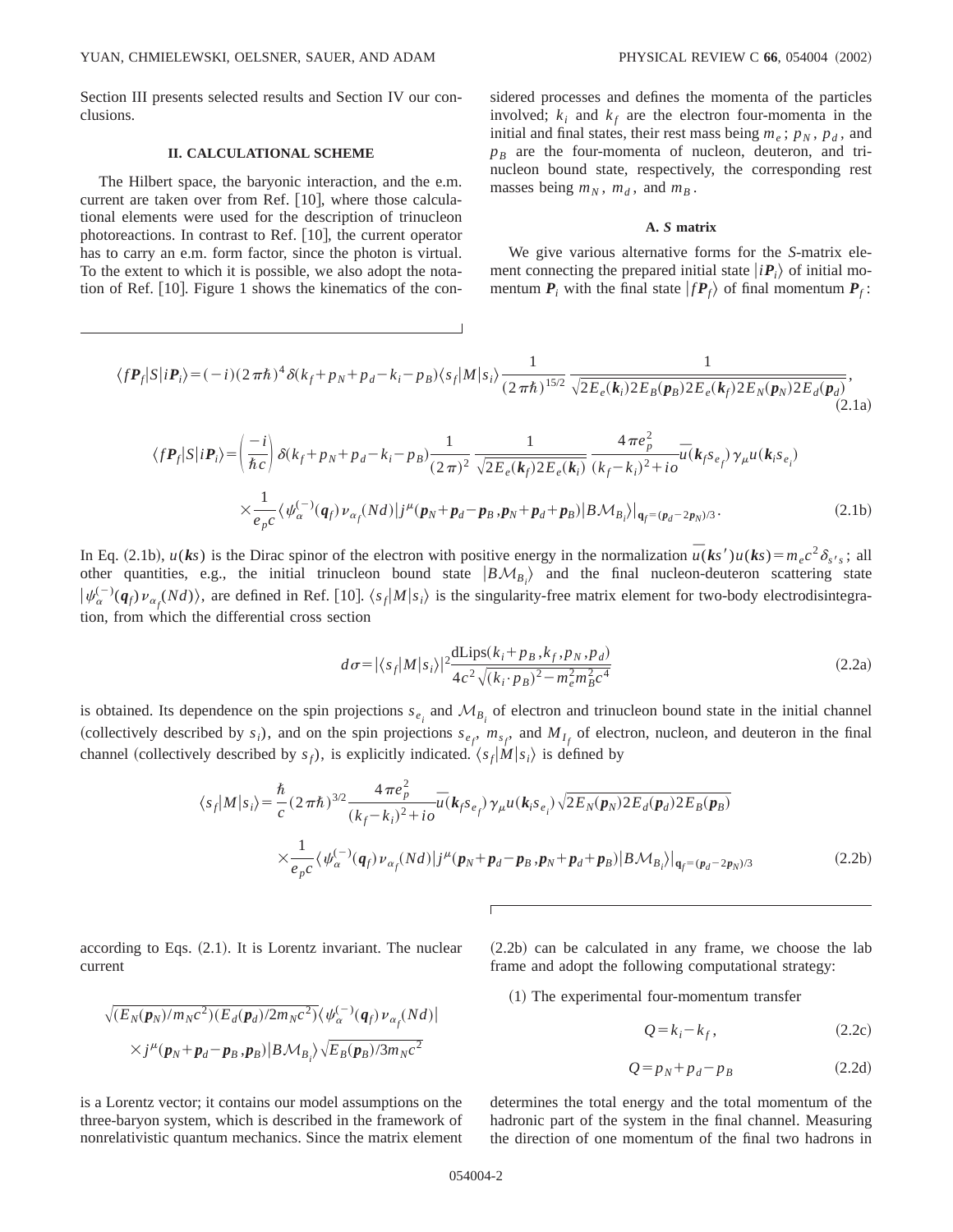addition, i.e.,  $\hat{\textbf{\textit{p}}}_{N}$  or  $\hat{\textbf{\textit{p}}}_{d}$  , fixes both momenta  $\textbf{\textit{p}}_{N}$  and  $\textbf{\textit{p}}_{d}$  in full. This step is done using relativistic kinematics and the true experimental trinucleon mass.

(2) In contrast, all hadron energies, i.e.,  $E_N(p_N)$ ,  $E_d(p_d)$ , and  $E_B(p_B)$  involved in the matrix element (2.2b), are chosen non-relativistically and consistent with their -model values; here, the model trinucleon mass is used.

~3! Taking the model trinucleon binding energy for calculating the rest mass  $m_B$  and the average nucleon mass for the nucleon mass  $m_N$ , i.e.,  $m_Nc^2 = 938.919$  MeV, the relative momentum  $q_f$  of the final nucleon-deuteron system is determined employing the nonrelativistic forms for the hadron energies, i.e.,

$$
m_Nc^2 + m_d c^2 + \frac{q^2}{f^2}(4m_N/3) + \frac{Q^2}{6m_N} = m_B c^2 + \frac{Q^0}{c}.
$$

Using the experimentally measured direction of the outgoing hadrons, i.e.,  $\hat{\boldsymbol{p}}_N$  or  $\hat{\boldsymbol{p}}_d$ , the magnitudes of  $\boldsymbol{p}_N$  or  $\boldsymbol{p}_d$  are determined nonrelativistically. Since nonrelativistic energy conservation is assumed and since the model trinucleon binding energy and therefore the trinucleon rest mass  $m_B$  are not the experimental ones, the resulting momenta  $p_N$  and  $p_d$  and the nucleon-deuteron energy do not have precisely the experimental values when calculating the matrix element  $\langle s_f|M|s_i\rangle$ .

 $(4)$  The electron will always be highly relativistic, i.e., its momentum is large compared with its rest mass, i.e.,  $m_e c$  $\ll$   $|k_i|$ ,  $m_e c \ll |k_f|$ , and  $E_e(k) = |k|c$ . However, the baryons can be considered to move nonrelativistically in the considered reactions, i.e., the calculational strategy for the matrix element  $\langle s_f|M|s_i\rangle$  is physically sound.

The other building blocks for the differential cross section (2.2a) are the Lorentz-invariant phase-space element dLips( $k_i + p_B$ , $k_f$ , $p_N$ , $p_d$ ), i.e.,

dLips
$$
(k_i + p_B, k_f, p_N, p_d)
$$
  
\n
$$
= (2 \pi \hbar)^4 \delta(k_f + p_N + p_d - k_i - p_B)
$$
\n
$$
\times \frac{d^3 k_f}{(2 \pi \hbar)^3 2E_e(k_f)} \frac{d^3 p_N}{(2 \pi \hbar)^3 2E_N(p_N)} \frac{d^3 p_d}{(2 \pi \hbar)^3 2E_d(p_d)},
$$
\n(2.3)

and the flux factor  $4c^2\sqrt{(k_i \cdot p_B)^2 - m_e^2 m_B^2 c^4}$  containing information on the initial state. In contrast to the matrix element  $\langle s_f|M|s_i\rangle$  which contains our model assumptions, the kinematic parts of the differential cross section, the Lorentzinvariant phase-space element and the flux factor, have to be calculated with the true experimental and relativistic energies of proton, deuteron, and  ${}^{3}$ He for  ${}^{3}$ He electrodisintegration. In contrast to our approach, Refs.  $[7,8]$  prefer a completely nonrelativistic description of the cross section  $(2.2a)$ .

## **B. Polarization**

We discuss the differential cross section for the following particular experimental situation. The three-nucleon target is in the lab system at rest; coordinate axes are defined to be



FIG. 2. Coordinate axes of the employed lab system. The scattering angle of the electron is denoted by  $\theta_e$ .

$$
\hat{\boldsymbol{e}}_z = \hat{\boldsymbol{Q}},\tag{2.4a}
$$

$$
\hat{e}_y = \frac{\hat{k}_i \times \hat{k}_f}{|\hat{k}_i \times \hat{k}_f|},\tag{2.4b}
$$

$$
\hat{\boldsymbol{e}}_x = \hat{\boldsymbol{e}}_y \times \hat{\boldsymbol{e}}_z, \qquad (2.4c)
$$

i.e., the electron scattering plane is the *x*-*z* plane, *Q* the three-momentum transfer  $Q = k_i - k_f$  according to Eq. (2.2c), and  $\hat{e}_y$  is normal to the scattering plane. The chosen coordinate system is illustrated in Fig. 2. The incoming electron and the spin- $\frac{1}{2}$  three-nucleon target are assumed to be in pure polarized states. Since the electron is relativistic, only its longitudinal polarization needs to be considered, its fourdimensional polarization vector *ne* being

$$
n_e = h_e \frac{k_i}{m_e c}.
$$
\n
$$
(2.5)
$$

The possible polarization of the scattered electron will not be observed; thus, the differential cross section depends on the electron current tensor in the form

$$
L^{\mu\nu}(k_f, k_i; n_e)
$$
  
= 
$$
\sum_{s_{e_f}} [\bar{u}(k_f s_{e_f}) \gamma^{\mu} u(k_i n_e)]^* [\bar{u}(k_f s_{e_f}) \gamma^{\nu} u(k_i n_e)],
$$
  
(2.6a)

$$
L^{\mu\nu}(k_f, k_i; n_e) = c^2 [(k_i + k_f)^{\mu} (k_i + k_f)^{\nu} - Q^{\mu} Q^{\nu} + g^{\mu\nu} Q^2
$$

$$
+ 2i h_e \varepsilon^{\mu\nu\alpha\beta} k_{f\alpha} k_{i\beta}].
$$
 (2.6b)

In Eq. (2.6a),  $u(k_i n_e)$  is a polarized Dirac spinor and  $\varepsilon^{\mu\nu\alpha\beta}$ the totally antisymmetric tensor of four dimensions with  $\varepsilon_{0123} = -\varepsilon^{0123} = 1$ .

The three-nucleon target is at rest; its three-dimensional spin-polarized state  $\vert n_B \rangle$  can therefore be expanded in terms of the two-dimensional Pauli spinors  $|\mathcal{M}_B\rangle$  of the bound state  $|B\mathcal{M}_B\rangle$ . The polarization is defined by

$$
\sigma_B \hat{n}_B |n_B\rangle = |n_B\rangle. \tag{2.7}
$$

When the polarization is along a coordinate axis, the state  $|n_B\rangle$  will be indicated by the corresponding unit vector, e.g.,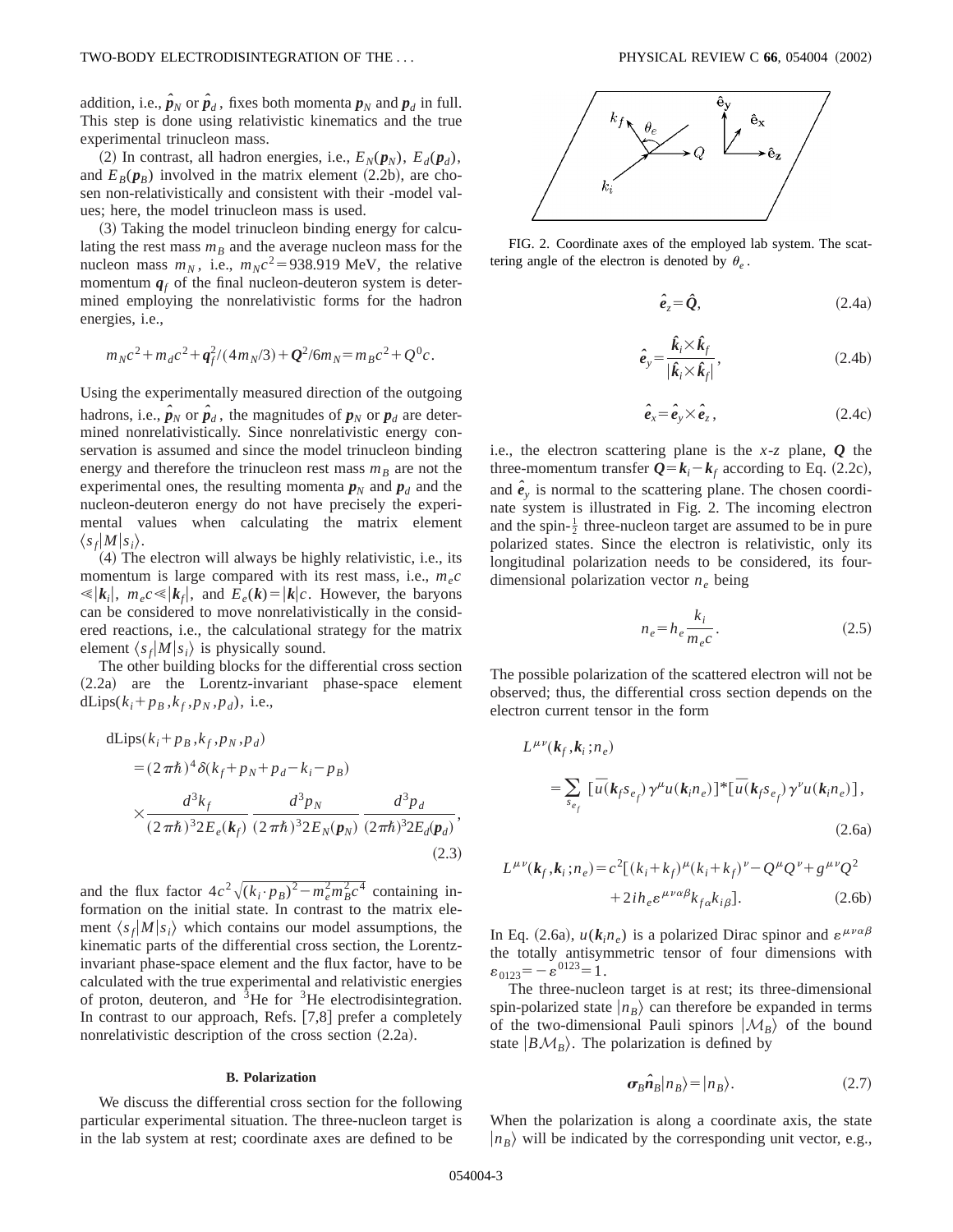$\ket{\hat{e}_z}$  for a state polarized along the *z* direction. The differential cross section depends on the nuclear current tensor in the form

$$
W^{\mu\nu}(\boldsymbol{p}_{N}\boldsymbol{p}_{d}\boldsymbol{p}_{B};n_{B})
$$
  
\n
$$
= \frac{1}{e_{p}^{2}c^{2}} \frac{E_{N}(\boldsymbol{p}_{N})}{m_{N}c^{2}} \frac{E_{d}(\boldsymbol{p}_{d})}{2m_{N}c^{2}} \frac{E_{B}(\boldsymbol{p}_{B})}{3m_{N}c^{2}}
$$
  
\n
$$
\times \sum_{\nu_{\alpha_{f}}} \langle \psi_{\alpha}^{(-)}(\boldsymbol{q}_{f}) \nu_{\alpha_{f}}(Nd) | j^{\mu}
$$
  
\n
$$
\times (\boldsymbol{p}_{N} + \boldsymbol{p}_{d} - \boldsymbol{p}_{B}, \boldsymbol{p}_{N} + \boldsymbol{p}_{d} + \boldsymbol{p}_{B}) |B n_{B} \rangle^{*}
$$
  
\n
$$
\times (\psi_{\alpha}^{(-)}(\boldsymbol{q}_{f}) \nu_{\alpha_{f}}(Nd) | j^{\nu}
$$
  
\n
$$
\times (\boldsymbol{p}_{N} + \boldsymbol{p}_{d} - \boldsymbol{p}_{B}, \boldsymbol{p}_{N} + \boldsymbol{p}_{d} + \boldsymbol{p}_{B}) |B n_{B} \rangle.
$$
 (2.8)

The nuclear current tensor is defined for the particular experimental situation in which the bound state is polarized, but the spins of the hadrons in the final state, contained in the discrete quantum number  $\nu_{\alpha_f}$ , are not observed; the extension to more general spin observables of electrodisintegration can simply be done by a more general definition of the nuclear current tensor in Eq.  $(2.8)$ .

#### **C. Differential cross sections**

The resulting differential cross section in the lab system is

$$
\frac{d^5 \sigma(k_i; h_e n_B)}{dE_e(k_f) d^2 \hat{k}_f d^2 \hat{p}_N}
$$
\n
$$
= \sigma_{mot} \frac{1}{4E_e(k_f)E_e(k_i)/c^2 \cos^2(\theta_e/2)}
$$
\n
$$
\times \int d|p_N| p_N^2 \delta [E_N(p_N) + E_d(p_d)
$$
\n
$$
-Q_0 c - m_B c^2] \left[ \frac{m_N c^2}{E_N(p_N)} \frac{2m_N c^2}{E_d(p_d)} \frac{3m_N c^2}{m_B c^2} \frac{m_N c^2}{2m_N c^2} \frac{m_N c^2}{2m_N c^2} \frac{m_N c^2}{2m_N c^2} \frac{m_N c^2}{2m_N c^2} \frac{m_N c^2}{2m_N c^2} \frac{m_N c^2}{2m_N c^2} \frac{m_N c^2}{2m_N c^2} \frac{m_N c^2}{2m_N c^2} \frac{m_N c^2}{2m_N c^2} \frac{m_N c^2}{2m_N c^2} \frac{m_N c^2}{2m_N c^2} \frac{m_N c^2}{2m_N c^2} \frac{m_N c^2}{2m_N c^2} \frac{m_N c^2}{2m_N c^2} \frac{m_N c^2}{2m_N c^2} \frac{m_N c^2}{2m_N c^2} \frac{m_N c^2}{2m_N c^2} \frac{m_N c^2}{2m_N c^2} \frac{m_N c^2}{2m_N c^2} \frac{m_N c^2}{2m_N c^2} \frac{m_N c^2}{2m_N c^2} \frac{m_N c^2}{2m_N c^2} \frac{m_N c^2}{2m_N c^2} \frac{m_N c^2}{2m_N c^2} \frac{m_N c^2}{2m_N c^2} \frac{m_N c^2}{2m_N c^2} \frac{m_N c^2}{2m_N c^2} \frac{m_N c^2}{2m_N c^2} \frac{m_N c^2}{2m_N c^2} \frac{m_N c^2}{2m_N c^2} \frac{m_N c^2}{2m_N c^2} \frac{m_N c^2}{2m_N c^2} \frac{m_N c^2}{2m_N c^2} \frac{m_N c^2}{2m_N c^2} \frac{m_N c^2}{2m_N c^2} \frac{m_N c^2}{2m
$$

when the nucleon is observed, or

$$
\frac{d^5 \sigma(k_i; h_e n_B)}{dE_e(k_f) d^2 \hat{k}_f d^2 \hat{p}_d}
$$
\n
$$
= \sigma_{mot} \frac{1}{4E_e(k_f)E_e(k_i)/c^2 \cos^2(\theta_e/2)}
$$
\n
$$
\times \int d|\mathbf{p}_d|\mathbf{p}_d^2 \delta[E_N(\mathbf{p}_N) + E_d(\mathbf{p}_d) - Q_0 c - m_B c^2]
$$

$$
\times \left[ \frac{m_N c^2}{E_N(\pmb{p}_N)} \frac{2m_N c^2}{E_d(\pmb{p}_d)} \frac{3m_N c^2}{m_B c^2} \times L_{\mu\nu}(\pmb{k}_f, \pmb{k}_i; h_e) W^{\mu\nu}(\pmb{p}_N \pmb{p}_d \pmb{0}; n_B) \right] \Big|_{\pmb{p}_N = \pmb{Q} - \pmb{p}_d} , \tag{2.9b}
$$

when the deuteron is observed, with

$$
\sigma_{mott} = \left(\frac{e_p^2}{2E_e(\mathbf{k}_i)}\right)^2 \frac{\cos^2(\theta_e/2)}{\sin^4(\theta_e/2)}\tag{2.9c}
$$

being the Mott cross section. In Eqs.  $(2.9)$  the particle momenta and energies are the proper relativistic ones of the experiment; all model assumptions are confined to the nuclear current tensor *W*. The energy  $\delta$  function can be integrated out analytically, which gives, besides energy conservation, the recoil factor

$$
\int d|\mathbf{p}_N| \mathbf{p}_N^2 \delta [E_N(\mathbf{p}_N) + E_d(\mathbf{p}_d) - Q_0 c - m_B c^2]
$$
  
= 
$$
\frac{|\mathbf{p}_N| E_N(\mathbf{p}_N) E_d(\mathbf{p}_d)/c^2}{E_d(\mathbf{p}_d) - E_N(\mathbf{p}_N)(\mathbf{p}_N \cdot \mathbf{p}_d)/p_N^2}
$$
, (2.10a)

when the nucleon is observed, or

$$
\int d|\mathbf{p}_d| \mathbf{p}_d^2 \delta[E_N(\mathbf{p}_N) + E_d(\mathbf{p}_d) - Q_0 c - m_B c^2]
$$
  
= 
$$
\frac{|\mathbf{p}_d| E_N(\mathbf{p}_N) E_d(\mathbf{p}_d)/c^2}{E_N(\mathbf{p}_N) - E_d(\mathbf{p}_d)(\mathbf{p}_N \cdot \mathbf{p}_d)/p_d^2}\Big|_{\mathbf{p}_N = \mathbf{Q} - \mathbf{p}_d},
$$
 (2.10b)

when the deuteron is observed. Energy conservation determines  $|\mathbf{p}_N|$ , when the nucleon is observed, and  $|\mathbf{p}_d|$ , when the deuteron is observed. In all kinematically allowed situations, there are one or two solutions for  $|\mathbf{p}_N|$  or  $|\mathbf{p}_d|$  for each given direction of the observed nucleon or deuteron; however, in all kinematic situations described in this paper, the solutions turn out to be unique for each measured direction or magnitude of the nucleon or deuteron. At the boundary of kinematically allowed regions, the recoil factors  $(2.10)$  become infinite  $[14]$ ; at the same time the matrix elements are observed to tend to zero and the resulting cross sections remain smooth.

The contraction of the electron and nuclear current tensors  $L \cdot W$  is needed for the differential cross sections (2.9) and is carried out in the Appendix. It is advantageous to define photon polarization four-vectors  $\varepsilon(Q\lambda)$  assuming, without loss of generality, the coordinate system  $(2.4)$ , i.e.,

$$
\varepsilon^{\mu}(Q \pm) = \pm \frac{1}{\sqrt{2}}(0, 1, \pm i, 0), \qquad (2.11a)
$$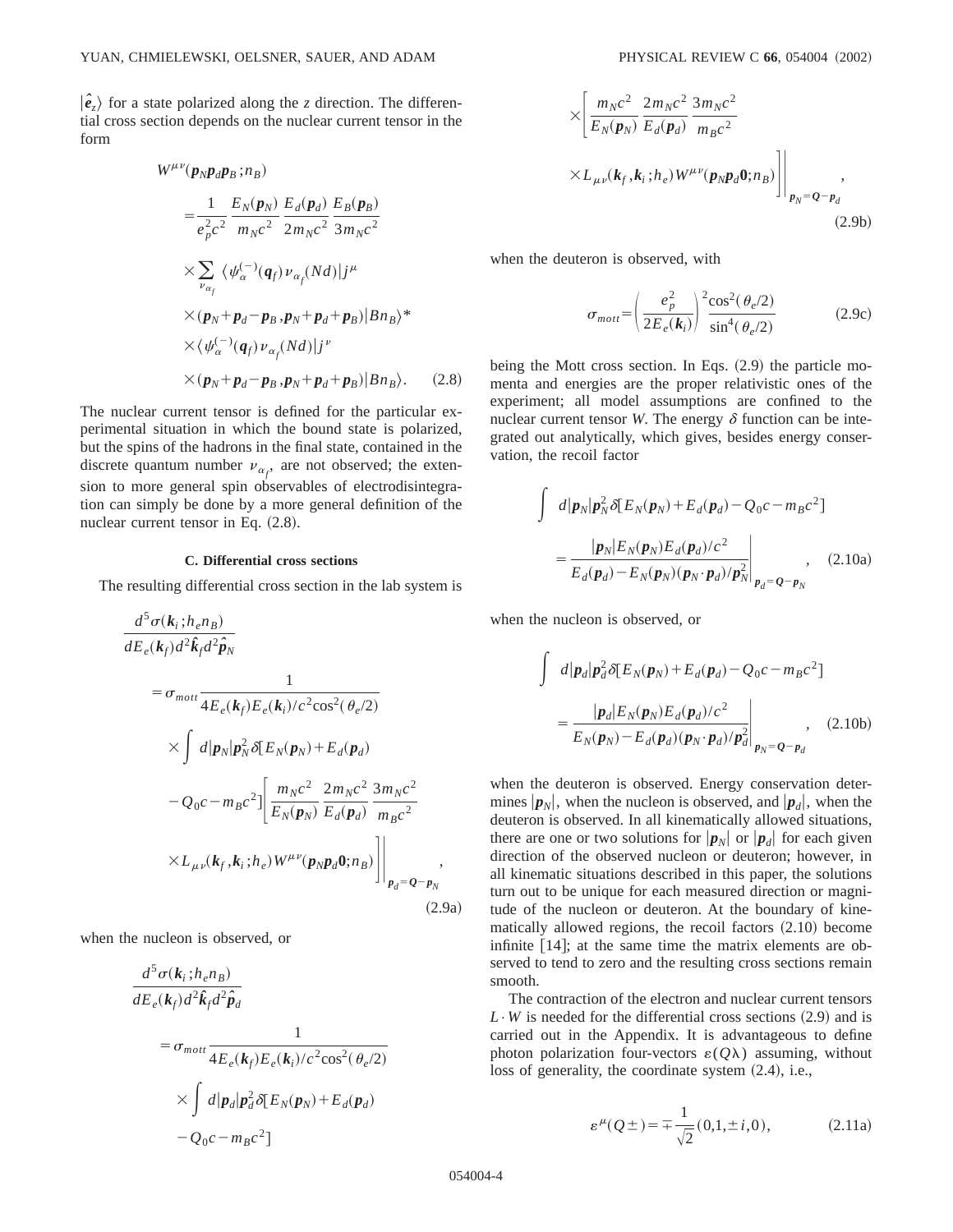$$
\varepsilon^{\mu}(Q0) = \frac{1}{\sqrt{-Q^2}} (|\mathbf{Q}|, 0, 0, Q^0). \tag{2.11b}
$$

 $\lambda = +1,0,-1$  are the possible polarization values for a virtual photon. The polarization vectors satisfy  $Q \cdot \varepsilon(Q\lambda) = 0$ ; the other properties of the  $\varepsilon(Q\lambda)$  are given and used in the Appendix. The contraction is carried out in the Appendix. After projecting the respective tensors on those polarization vectors, e.g.,

$$
W(\mathbf{p}_{N}\mathbf{p}_{d}\mathbf{p}_{B};n_{B};\lambda\lambda')
$$
  
\n
$$
= \frac{1}{e_{p}^{2}c^{2}} \frac{E_{N}(\mathbf{p}_{N})}{m_{N}c^{2}} \frac{E_{d}(\mathbf{p}_{d})}{2m_{N}c^{2}} \frac{E_{B}(\mathbf{p}_{B})}{3m_{N}c^{2}}
$$
  
\n
$$
\times \sum_{\nu_{\alpha_{f}}} \langle \psi_{\alpha}^{(-)}(\mathbf{q}_{f}) \nu_{\alpha_{f}}(Nd) | j^{\mu}
$$
  
\n
$$
\times (\mathbf{p}_{N} + \mathbf{p}_{d} - \mathbf{p}_{B} \cdot \mathbf{p}_{N} + \mathbf{p}_{d} + \mathbf{p}_{B}) |Bn_{B}\rangle^{*} \varepsilon_{\mu}^{*}(Q\lambda')
$$
  
\n
$$
\times \langle \psi_{\alpha}^{(-)}(\mathbf{q}_{f}) \nu_{\alpha_{f}}(Nd) | j^{\nu}(\mathbf{p}_{N} + \mathbf{p}_{d} - \mathbf{p}_{B} \cdot \mathbf{p}_{N} + \mathbf{p}_{d}
$$
  
\n
$$
+ \mathbf{p}_{B} |Bn_{B}\rangle \varepsilon_{\nu}(Q\lambda); \qquad (2.12a)
$$

all those tensor components are Lorentz scalars. Since according to Eq.  $(2.2d)$ , the four-momentum transfer  $Q$  of the electron is also determined by the hadron momenta, the argument list of the nuclear current tensor does not have to be extended by *Q*. Furthermore, current conservation allows to replace the longitudinal current component by

$$
\langle \psi_{\alpha}^{(-)}(q_f) \nu_{\alpha_f}(Nd) | j^{\mu}(p_N)
$$
  
+  $p_d - p_B \cdot p_N + p_d + p_B | Bn_B \rangle \varepsilon_{\mu}(Q0)$   
=  $\sqrt{-\frac{Q^2}{Q^2}} \langle \psi_{\alpha}^{(-)}(q_f) \nu_{\alpha_f}(Nd) | j^0$   
 $\times (p_N + p_d - p_B \cdot p_N + p_d + p_B) | Bn_B \rangle.$  (2.12b)

In the final result, the longitudinal nuclear current components are replaced by charge components according to Eq.  $(2.12b)$ , and the factor  $\sqrt{-Q^2/Q^2}$  is taken out of the current tensor; those modified tensor elements will be denoted by  $W^{\lambda\lambda'}(p_Np_d p_B; n_B)$  according to Eq. (A11) of the Appendix. By separating off the factor  $\sqrt{-Q^2/Q^2}$ , the current components loose the property of being Lorentz scalars.

In terms of those current-tensor components  $W^{\lambda\lambda'}(p_Np_d p_B; n_B)$ , the differential cross section in the lab system takes the final form,

$$
\frac{d^5 \sigma(k_i; h_e n_B)}{dE_e(k_f) d^2 \hat{k}_f d^2 \hat{p}_N}
$$
\n
$$
= \sigma_{mot} \int d|p_N| p_N^2 \delta[E_N(p_N) + E_d(p_d)
$$
\n
$$
-Q_0 c - m_B c^2] \frac{m_N c^2}{E_N(p_N)} \frac{2m_N c^2}{E_d(p_d)} \frac{3m_N c^2}{m_B c^2}
$$

$$
\times \left[ \sum_{\alpha} v_{\alpha} (Q \theta_e) R^{\alpha} (p_N p_d \mathbf{0}; n_B) + h_e \sum_{\alpha'} v_{\alpha'} (Q \theta_e) R^{\alpha'} (p_N p_d \mathbf{0}; n_B) \right] \Big|_{p_d = Q - p_N},
$$
\n(2.13a)

when the nucleon is observed, or

$$
\frac{d^5 \sigma(k_i; h_e n_B)}{dE_e(k_f) d^2 \hat{k}_f d^2 \hat{p}_d}
$$
\n
$$
= \sigma_{mot} \int d|p_d| p_d^2 \delta[E_N(p_N) + E_d(p_d) - Q_0 c]
$$
\n
$$
-m_B c^2] \frac{m_N c^2}{E_N(p_N)} \frac{2m_N c^2}{E_d(p_d)} \frac{3m_N c^2}{m_B c^2}
$$
\n
$$
\times \left[ \sum_{\alpha} v_{\alpha} (Q \theta_e) R^{\alpha}(p_N p_d 0; n_B) + h_e \sum_{\alpha'} v_{\alpha'} (Q \theta_e) R^{\alpha'}(p_N p_d 0; n_B) \right] \Big|_{p_N = Q - p_d}
$$
\n(2.13b)

when the deuteron is observed. The cross sections are simply derived from Eqs.  $(2.9)$ , using the contraction  $L \cdot W$  in the form of the Appendix. The  $v_\alpha(Q\theta_e)$  and  $v_{\alpha'}(Q\theta_e)$  are kinematic factors, whereas  $R^{\alpha}(\boldsymbol{p}_N \boldsymbol{p}_d \boldsymbol{p}_B; n_B)$  and  $R^{\alpha'}(\boldsymbol{p}_N \boldsymbol{p}_d \boldsymbol{p}_B; n_B)$ are the nuclear responses. The summation index  $\alpha$  takes on the symbols  $L, T, TT$ , and  $TL$ ; and  $\alpha'$  takes the symbols  $T'$ and *TL'*; their significance will soon become obvious. The kinematic factors have the explicit forms

$$
v_L(Q\,\theta_e) = \left(\frac{Q^2}{Q^2}\right)^2,\tag{2.14a}
$$

$$
v_T(Q \theta_e) = -\frac{1}{2} \left( \frac{Q^2}{Q^2} \right) + \tan^2(\theta_e/2), \quad (2.14b)
$$

$$
v_{TT}(Q\theta_e) = \frac{1}{2}\frac{Q^2}{Q^2},
$$
\n(2.14c)

$$
v_{TL}(Q\theta_e) = \frac{1}{\sqrt{2}} \left(\frac{Q^2}{Q^2}\right) \sqrt{-\left(\frac{Q^2}{Q^2}\right) + \tan^2(\theta_e/2)},
$$
\n(2.14d)

$$
v_{T'}(Q\theta_e) = \sqrt{-\left(\frac{Q^2}{Q^2}\right) + \tan^2(\theta_e/2)}\tan(\theta_e/2),
$$
\n(2.14e)

054004-5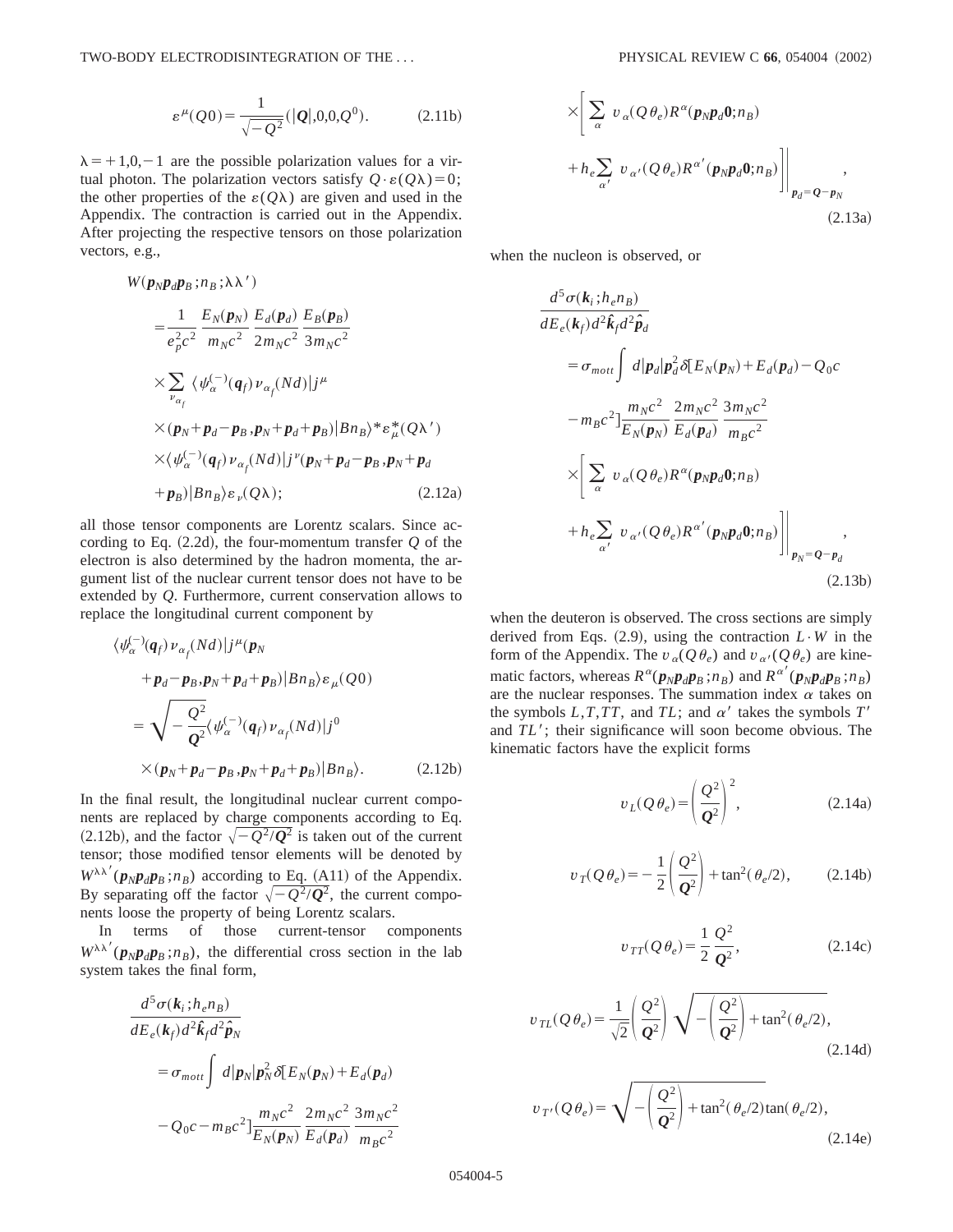$$
v_{TL'}(Q\theta_e) = \frac{1}{\sqrt{2}} \left(\frac{Q^2}{Q^2}\right) \tan(\theta_e/2), \qquad (2.14f)
$$

with  $\theta_e$  being the scattering angle of the electron. The nuclear responses have the explicit forms,

$$
R^{L}(p_{N}p_{d}p_{B};n_{B}) = W^{00}(p_{N}p_{d}p_{B};n_{B}), \qquad (2.15a)
$$

$$
R^{T}(p_{N}p_{d}p_{B};n_{B}) = W^{++}(p_{N}p_{d}p_{B};n_{B}) + W^{--}(p_{N}p_{d}p_{B};n_{B}),
$$
\n(2.15b)

$$
R^{TT}(p_{N}p_{d}p_{B};n_{B}) = W^{+-}(p_{N}p_{d}p_{B};n_{B}) + W^{-+}(p_{N}p_{d}p_{B};n_{B}),
$$
\n(2.15c)

$$
R^{TL}(p_{N}p_{d}p_{B};n_{B}) = W^{0+}(p_{N}p_{d}p_{B};n_{B}) + W^{+0}(p_{N}p_{d}p_{B};n_{B}) - W^{0-}(p_{N}p_{d}p_{B};n_{B}) - W^{-0}(p_{N}p_{d}p_{B};n_{B}),
$$
\n(2.15d)

$$
R^{T'}(p_{N}p_{d}p_{B};n_{B}) = W^{++}(p_{N}p_{d}p_{B};n_{B}) - W^{--}(p_{N}p_{d}p_{B};n_{B}),
$$
\n(2.15e)

$$
R^{TL'}(p_{N}p_{d}p_{B};n_{B}) = W^{0+}(p_{N}p_{d}p_{B};n_{B}) + W^{0-}(p_{N}p_{d}p_{B};n_{B}) + W^{0-}(p_{N}p_{d}p_{B};n_{B}) + W^{-0}(p_{N}p_{d}p_{B};n_{B}).
$$
\n(2.15f)

We use the convention of responses as given in Ref.  $[15]$ ; alternatives are discussed in Ref.  $[16]$ . It can be read off from the definition of the nuclear responses that the response with superscript *L* refers to the longitudinal current component, *T* and  $T<sup>8</sup>$  to the same transverse current components, respectively, *TT* to the interference of different transverse current components, and *TL* and *TL*<sup> $\prime$ </sup> to the interference of transverse and longitudinal current components. The responses with unprimed superscripts determine the cross sections for an unpolarized electron beam, those with primed superscripts are particular for the cross sections with polarized electron beams. Furthermore, the dependence on the nuclear polarization vector  $\hat{\boldsymbol{n}}_B$  could be factored out, i.e.,

$$
R^{\alpha}(\boldsymbol{p}_N \boldsymbol{p}_d \boldsymbol{p}_B; n_B) = R_0^{\alpha}(\boldsymbol{p}_N \boldsymbol{p}_d \boldsymbol{p}_B) + \hat{\boldsymbol{n}}_B \cdot \boldsymbol{R}^{\alpha}(\boldsymbol{p}_N \boldsymbol{p}_d \boldsymbol{p}_B),
$$
\n(2.16a)

$$
R^{\alpha'}(p_{N}p_{d}p_{B};n_{B}) = R_0^{\alpha'}(p_{N}p_{d}p_{B}) + \hat{n}_{B} \cdot R^{\alpha'}(p_{N}p_{d}p_{B}).
$$
\n(2.16b)

The list of arguments used for the nuclear responses of Eqs.  $(2.15)$  and  $(2.16)$  is excessive; it is kept in order to make clear that the nuclear responses are determined solely by hadron properties. This paper calculates them in the lab system, i.e., for  $p_B=0$ , and it chooses the coordinate system of Fig. 2. Respecting the energy conservation in the cross sections of Eqs.  $(2.13)$ , the nuclear responses depend solely on the magnitude of the three-momentum transfer  $|Q|$  and on the direction of the observed nucleon or deuteron, i.e., on  $(\theta_N \phi_N)$  or on  $(\theta_d \phi_d)$ . The paper describes in-plane experiments, i.e.,  $\phi_N$  and  $\phi_d$  are 0 or  $\pi$ .

In contrast, when the description of out-of-plane experiments is attempted, the nuclear responses depend on  $\phi_N$  or  $\phi_d$  explicitly. That dependence is due to  $q_f = (p_d - 2p_N)/3$  in the nuclear current matrix element  $\langle \psi_{\alpha}^{(-)}(\mathbf{q}_f) \nu_{\alpha} (Nd) | j^{\nu}(\mathbf{p}_N) \rangle$  $+p_d-p_B$ ,  $p_N+p_d+p_B$ ) $|B\mathcal{M}_{B_i}\rangle \varepsilon_v(Q\lambda)$ . Using the coordinate system of Fig. 2, the direction of  $q_f$  is described by the angles  $(\theta, \phi)$ , with  $\phi = \phi_N + \pi$ , when the nucleon is observed, and  $\phi = \phi_d$ , when the deuteron is observed. In fact, the nuclear current matrix element depends on  $\phi$  only through the phase factor  $\exp[i(M_{B_i} + \lambda - M_{I_f} - m_{s_f})\phi]$ , i.e.,

$$
\langle \psi_{\alpha}^{(-)}(\boldsymbol{q}_{f}) \nu_{\alpha_{f}}(Nd) | j^{\nu}(\boldsymbol{p}_{N} + \boldsymbol{p}_{d} - \boldsymbol{p}_{B}, \boldsymbol{p}_{N} + \boldsymbol{p}_{d} + \boldsymbol{p}_{B}) | B \mathcal{M}_{B_{i}} \rangle \varepsilon_{\nu}(\mathcal{Q}\lambda) = \exp[i(\mathcal{M}_{B_{i}} + \lambda - M_{I_{f}} - m_{s_{f}}) \phi] \times [\langle \psi_{\alpha}^{(-)}(\boldsymbol{q}_{f}) \nu_{\alpha_{f}}(Nd) | j^{\nu}(\boldsymbol{p}_{N} + \boldsymbol{p}_{d} - \boldsymbol{p}_{B}, \boldsymbol{p}_{N} + \boldsymbol{p}_{d} + \boldsymbol{p}_{B}) | B \mathcal{M}_{B_{i}} \rangle \varepsilon_{\nu}(\mathcal{Q}\lambda) |_{\phi=0}], \qquad (2.17a)
$$

$$
\begin{split}\n&\left[\langle\psi_{\alpha}^{(-)}(\boldsymbol{q}_{f})\nu_{\alpha_{f}}(-M_{I_{f}})(-m_{s_{f}})(Nd)\right]j^{\nu} \\
&\times(\boldsymbol{p}_{N}+\boldsymbol{p}_{d}-\boldsymbol{p}_{B},\boldsymbol{p}_{N}+\boldsymbol{p}_{d}+\boldsymbol{p}_{B})| \\
&\times B(-\mathcal{M}_{B_{i}})\varepsilon_{\nu}(\boldsymbol{Q}-\lambda)\big|_{\phi=0}]\n\\ &=(-1)^{1-M_{I_{f}}+(1/2)-m_{s_{f}}+1-\lambda+(1/2)-\mathcal{M}_{B_{i}}}\n\\ &\times\left[\langle\psi_{\alpha}^{(-)}(\boldsymbol{q}_{f})\nu_{\alpha_{f}}M_{I_{f}}m_{s_{f}}\right]j^{\nu}(\boldsymbol{p}_{N}+\boldsymbol{p}_{d}-\boldsymbol{p}_{B},\boldsymbol{p}_{N} \\
&+\boldsymbol{p}_{d}+\boldsymbol{p}_{B})|\boldsymbol{B}\mathcal{M}_{B_{i}}\rangle\varepsilon_{\nu}(\boldsymbol{Q}\lambda)\big|_{\phi=0}].\n\end{split} \tag{2.17b}
$$

Thus, the nuclear current matrix elements for out-of-plane experiments can easily be obtained from those with  $\phi=0$  for in-plane experiments. In Eq.  $(2.17b)$  the spin projections  $M_{I_c}$ and  $m_{s}$  of the final state are made explicit for more transparency. Furthermore, if the trinucleon target is unpolarized, the dependence on  $\phi$  can be separated off from the nuclear responses in a standard fashion, i.e.,

$$
\frac{1}{2} \sum_{n_B} R^L(p_N p_d 0; n_B) = r^L(|Q| \theta_N), \quad (2.18a)
$$

$$
\frac{1}{2} \sum_{n_B} R^T(\mathbf{p}_N \mathbf{p}_d 0; n_B) = r^T(|\mathbf{Q}| \theta_N), \quad (2.18b)
$$

$$
\frac{1}{2} \sum_{n_B} R^{TT}(\boldsymbol{p}_N \boldsymbol{p}_d 0; n_B) = r^{TT} (|\boldsymbol{Q}| \theta_N) \cos(2 \phi_N),
$$
\n(2.18c)

$$
\frac{1}{2} \sum_{n_B} R^{TL}(\boldsymbol{p}_N \boldsymbol{p}_d 0; n_B) = r^{TL}(|\boldsymbol{Q}| \theta_N) \cos(\phi_N),
$$
\n(2.18d)

$$
\frac{1}{2} \sum_{n_B} R^{T'}(p_N p_d 0; n_B) = 0,
$$
 (2.18e)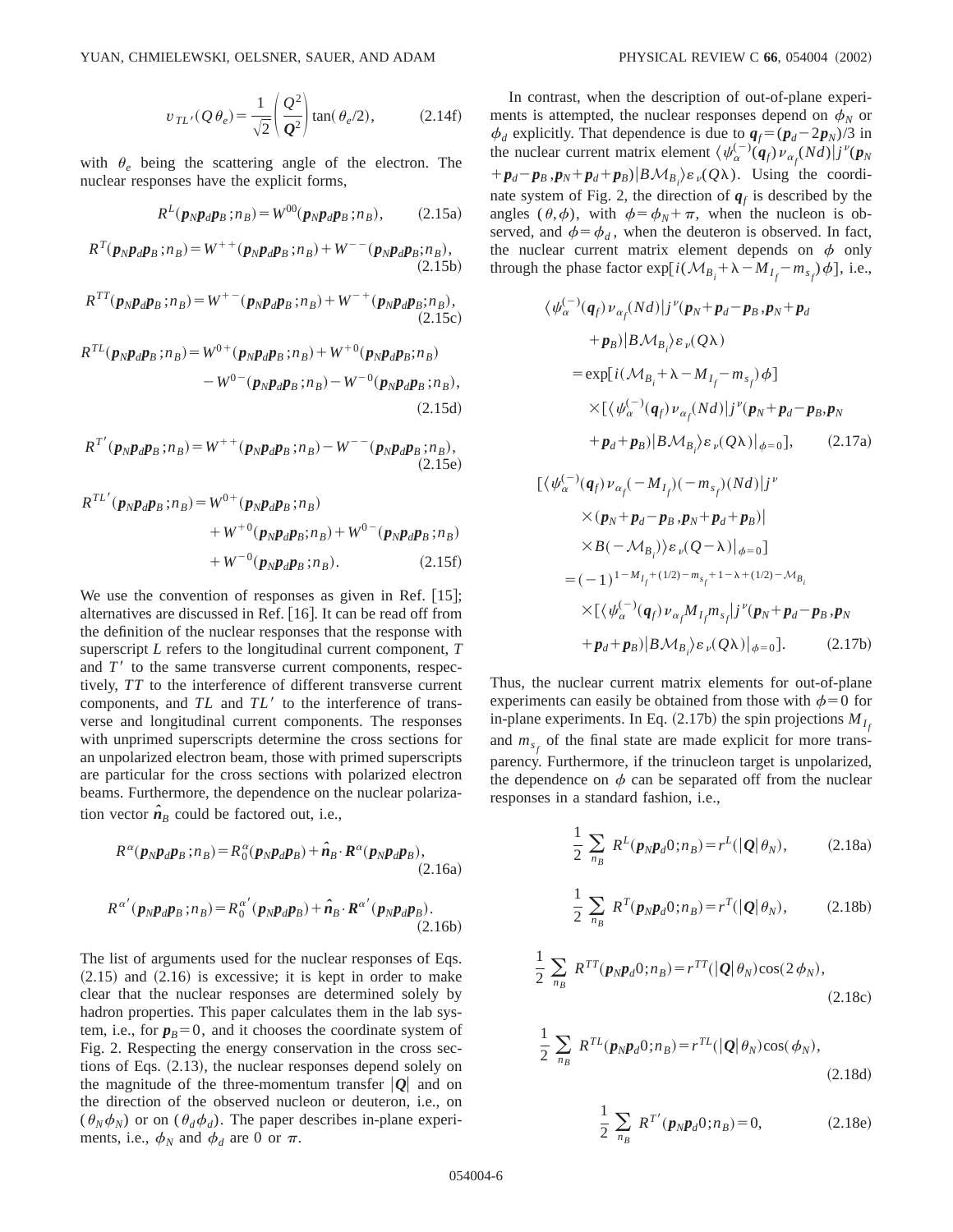$$
\frac{1}{2} \sum_{n_B} R^{TL'}(\boldsymbol{p}_N \boldsymbol{p}_d 0; n_B) = r^{TL'}(|\boldsymbol{Q}| \theta_N) \sin(\phi_N),
$$
\n(2.18f)

when the nucleon is observed. In Eqs. (2.18),  $(\theta_N, \phi_N)$  get replaced by  $(\theta_d, \phi_d)$ , when the deuteron is observed. If the trinucleon target is unpolarized, a dependence on the electron beam polarization only survives for out-of-plane experiments. In the notation of Eqs.  $(2.16)$ , the right-hand sides of Eqs. (2.18) correspond to  $R_0^{\alpha}(\mathbf{p}_N \mathbf{p}_d \mathbf{0})$  and  $R_0^{\alpha'}(\mathbf{p}_N \mathbf{p}_d \mathbf{0})$ .

#### **III. RESULTS**

Calculations are performed for the reaction

$$
e + {}^{3}\text{He} \rightarrow e' + p + d \tag{3.1}
$$

without polarization and for the reaction

$$
\vec{e} + {}^3\widehat{\text{He}} \to e' + p + d \tag{3.2}
$$

with specific polarizations. This paper considers experiments in which the observed proton or the observed deuteron are in the scattering plane; in those experiments, the unobserved hadron is also in the scattering plane.

The theoretical predictions are based on the baryonic interaction and the e.m. current of Ref.  $[10]$ . The purely nucleonic reference potential is the Paris potential  $[17]$ ; it is extended to the coupled-channel potential  $A2$  as in Ref. [18] to account for single  $\Delta$  isobar excitation; two-body partial waves up to  $I=2$  are taken into account. The trinucleon bound state and the scattering wave functions are computed and used for the reaction matrix element  $\langle s_f | M | s_i \rangle$  as in Ref. [10]. The multipole expansion of the e.m. current is defined in Sec. A5 of Appendix A in Ref.  $[10]$ ; charge, electric, and magnetic multipoles contribute; their highest multipole order to be considered is determined by the maximum threebaryon angular momentum  $\mathcal{J}_{max}$  kept for the nucleondeuteron scattering state. The calculations of this paper expand that scattering state up to  $\mathcal{J}_{max}=21/2$ , the highest multipole order therefore being 11. In contrast to Ref.  $[10]$ the current operator carries an e.m. form factor, since the photon is virtual; we choose the e.m. form factors of Ref. [19] for the nucleon; the relation between nucleon and  $\Delta$ isobar form factors is taken from Ref.  $[20]$ . The calculations of the two-baryon current are marred by instabilities; those instabilities are dealt with as in Ref.  $[10]$ , and they do not invalidate the numerical reliability of the obtained results. Furthermore, the calculations leave out the Coulomb interaction between the protons. Thus, the predictions are best suited for electrodisintegration of  ${}^{3}$ H. However, the experimental data to which this paper compares its results will refer to  ${}^{3}$ He.

The theoretical binding energy  $m_Bc^2 - 3m_Nc^2$  is  $-7.702$  MeV for the coupled-channel potential and  $-7.373$  MeV for the Paris potential, the purely nucleonic reference potential, whereas the experimental binding energy is  $-7.718$  MeV. Thus, the excitation energy of the final nucleon-deuteron system will only slightly deviate in the model calculations from its corresponding experimental value.

Our calculations of the Lorentz-invariant matrix element  $\langle s_f|M|s_i\rangle$  of Eq. (2.2b) are frame dependent due to the use of nonrelativistic hadron dynamics; the degree of frame dependence represents the systematic theoretical error inherent in our calculations. We test the frame dependence by comparing results obtained in the lab, in the center-of-mass  $(c.m.)$ , and in the Breit frames. The c.m. system is defined with respect to the momentum of the virtual photon, i.e., by  $Q + p_B = 0$ , the final hadron state being in its c.m. system. The three calculations agree better than 2% for all observables discussed in this paper; the largest spread is for the spin observables of Fig. 14; they are very small in value and refer to the largest momentum transfer  $|Q|$  = 621.6 MeV/*c* considered. As usual, we trust the calculation in the Breit frame most, since then the hadron momenta, involved in the reaction, are smallest in the average. Nevertheless, in general we carry the calculation of  $\langle s_f|M|s_i\rangle$  always out in the lab system, since that calculation is technically simplest for us. The frame dependence of the rather special spin observables will be explicitly shown further on in the context of Fig. 14. With respect to other observables, the discussion of this point is considered closed.

All existing data are obtained for the reaction  $(3.1)$  in Refs.  $[21–24]$ ; they refer to the spin-averaged differential cross section,

$$
\frac{d^5\sigma}{dE_e(\mathbf{k}_f)d^2\hat{\mathbf{k}}d^2\hat{\mathbf{p}}_N} = \frac{1}{4} \sum_{h_e=\pm 1} \sum_{n_B} \frac{d^5\sigma(\mathbf{k}_i; h_e n_B)}{dE_e(\mathbf{k}_f)d^2\hat{\mathbf{k}}_f d^2\hat{\mathbf{p}}_N},\tag{3.3}
$$

when the nucleon is observed; when the deuteron is observed,  $\hat{\boldsymbol{p}}_N$  is to be replaced by  $\hat{\boldsymbol{p}}_d$ . The comparison between data and theoretical predictions is done in Figs. 3–11. Spin observables of the reaction  $(3.2)$  are not measured yet; they will be measured in experiments planned at MIT/Bates and at JLab; we give examples for our predictions in Figs. 12–14.

Figures 3–5 refer to experiments without polarization in which the proton is observed. Figure 3 shows experimental data and theoretical predictions for the lab differential cross section at 367.1 MeV electron beam energy in the reaction kinematics *T*1 and *T*2, Fig. 4 at 390.0 MeV electron beam energy in the reaction kinematics *C*1, *C*2, and *C*3, and Fig. 5 at 390.0 MeV electron beam energy in the reaction kinematics HR. The data of Figs.  $3-5$  are taken from Ref. [21], where also the reaction kinematics are defined; their definitions are quoted in the figure captions. Figure 6 shows experimental data and theoretical predictions for the lab differential cross section at 527.9 MeV electron beam energy; the data are taken from Ref. [22]. The agreement between experimental data and theoretical prediction is mixed. The  $\Delta$ isobar effect is moderate. It is split into detailed contributions in Fig. 7 for kinematics *T*1 at 367.1 MeV electron beam energy, shown in Fig. 3; it arises mostly from changes in the nucleonic part of the three-nucleon bound state due to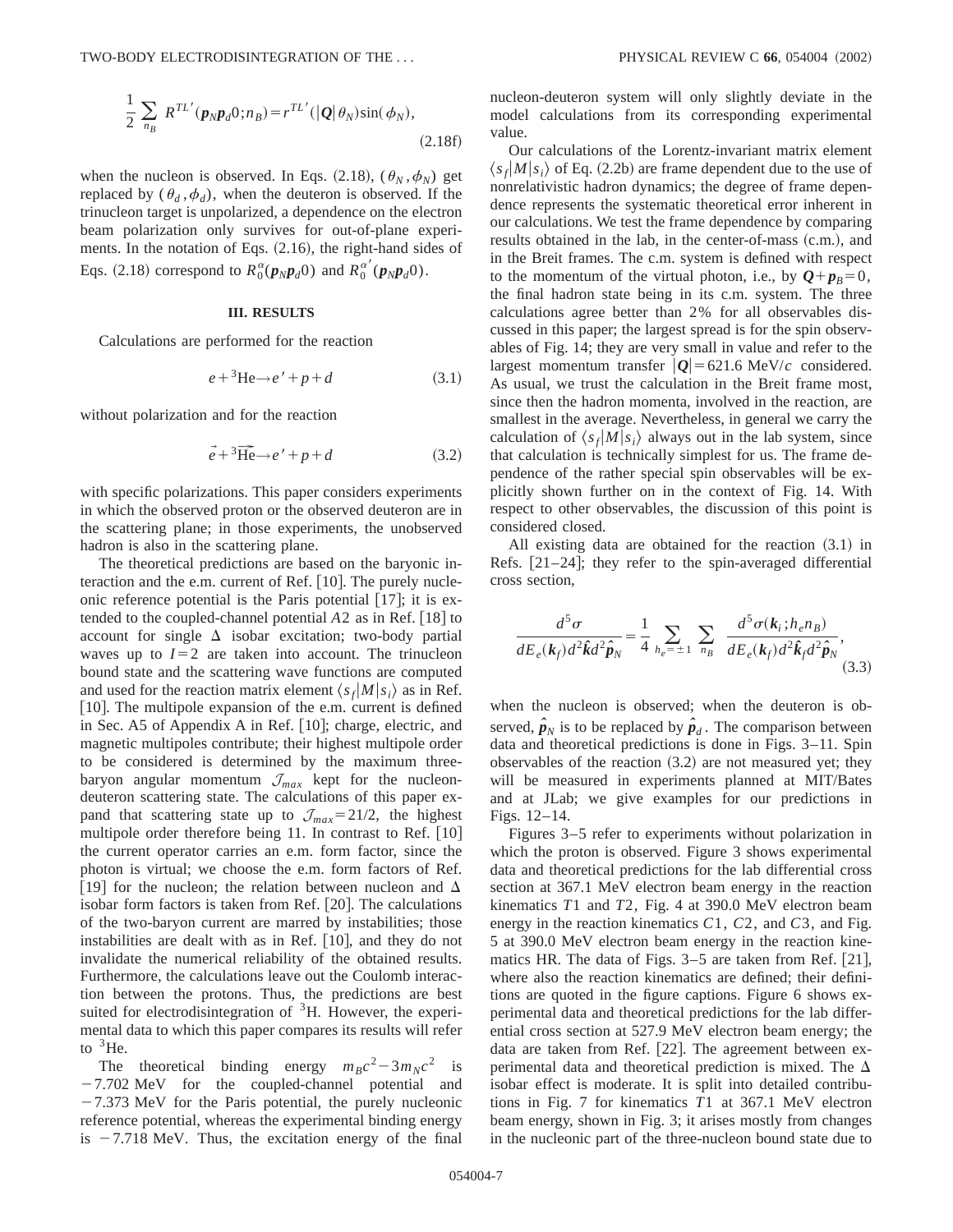

FIG. 3. Lab differential cross section of two-body electrodisintegration of  ${}^{3}$ He at 367.1 MeV electron beam energy as a function of the proton lab angle  $\theta_N$  with respect to the direction of the incoming electron. The data are taken from Ref. [21]. The plot on the top refers to the reaction kinematics *T*1, i.e.,  $\theta_e = 85^\circ$ ,  $Q_0c$ = 107.1 MeV, and  $|Q|$ = 431.0 MeV/*c*, on the bottom it refers to the reaction kinematics *T*2, i.e.,  $\theta_e = 85^\circ$ ,  $Q_0c = 143.8$  MeV, and  $|Q|=412.7$  MeV/*c*. The full results for the interaction with  $\Delta$ -isobar excitation are shown as solid lines, whereas the results for the purely nucleonic reference potential are shown as dashed lines. We note that the calculated nonrelativistic c.m. excitation energy of the final nucleon-deuteron system without rest masses, i.e.,  $e_d$  $+3q_f^2/4m_N$ ,  $e_d$  being the deuteron binding energy, has the theoretical values  $68.65$   $(68.98)$  MeV for the reaction kinematics  $T1$  in the calculation with (without)  $\Delta$  isobar, the discrepancy with the 68.63 MeV value arising from the proper experimental trinucleon binding energy is quite small. We see similarly extremely small discrepancies of the final-state excitation energy between theoretical prediction and experimental values in all other experiments of this paper, carried out and planned; we shall therefore not discuss this point any further.

the presence of the  $\Delta$  isobar. Figures 8–11 refer to experiments  $[23,24]$  without polarization in which the deuteron is observed. The electron beam energies are 370 MeV and 576 MeV. Figure 8 shows results for parallel kinematics, i.e., for  $\hat{\mathbf{p}}_d$   $\hat{\mathbf{Q}}$ , energy transfers, the electron scattering angle is varied and therefore  $\theta_d$  as well, but the magnitude of the threemomentum transfer  $|Q|$  is kept fixed at  $|Q| = 412$  MeV/*c*, 504 MeV/*c*, and 604 MeV/*c*. The cross sections are given as functions of the magnitude of the momentum  $|\mathbf{p}_N|$  of the recoiling proton. Figure 9 shows results for different kinematic situations, but again the magnitude of the three-



FIG. 4. Lab differential cross section of two-body electrodisintegration of  $3$ He at 390.0 MeV electron beam energy as a function of the proton lab angle  $\theta_N$  with respect to the direction of the incoming electron. The data are taken from Ref.  $[21]$ . The plot on the top refers to the reaction kinematics *C*1, i.e.,  $\theta_e = 74.4^\circ$ ,  $Q_0c$ = 66.1 MeV, and  $|Q|$ = 434.8 MeV/*c*; in the middle it refers to the reaction kinematics *C*2, i.e.,  $\theta_e = 79.0^\circ$ ,  $Q_0c = 110.4$  MeV, and  $|Q|=434.4$  MeV/*c*; and on the bottom it refers to the reaction kinematics *C*3, i.e.,  $\theta_e = 83.0^\circ$ ,  $Q_0c = 145.1$  MeV, and  $|Q|$  $=$  434.5 MeV/*c*. The full results for the interaction with  $\Delta$ -isobar excitation are shown as solid lines, whereas the results for the purely nucleonic reference potential are shown as dashed lines.

momentum transfer  $|Q|$  is kept fixed at  $|Q| = 412$  MeV/*c*, 504 MeV/*c*, and 604 MeV/*c*. The theoretical predictions overestimate the data, often by a factor of 2. The  $\Delta$  isobar effect increases that discrepancy by about 10%; it gets more noticeable at larger nucleon momentum  $|\boldsymbol{p}_N|$ ; both observations are somehow hidden by the logarithmic plots used in Refs.  $[23,24]$ . We note in passing that, according to more detailed calculations of ours, not reported on, the hadronic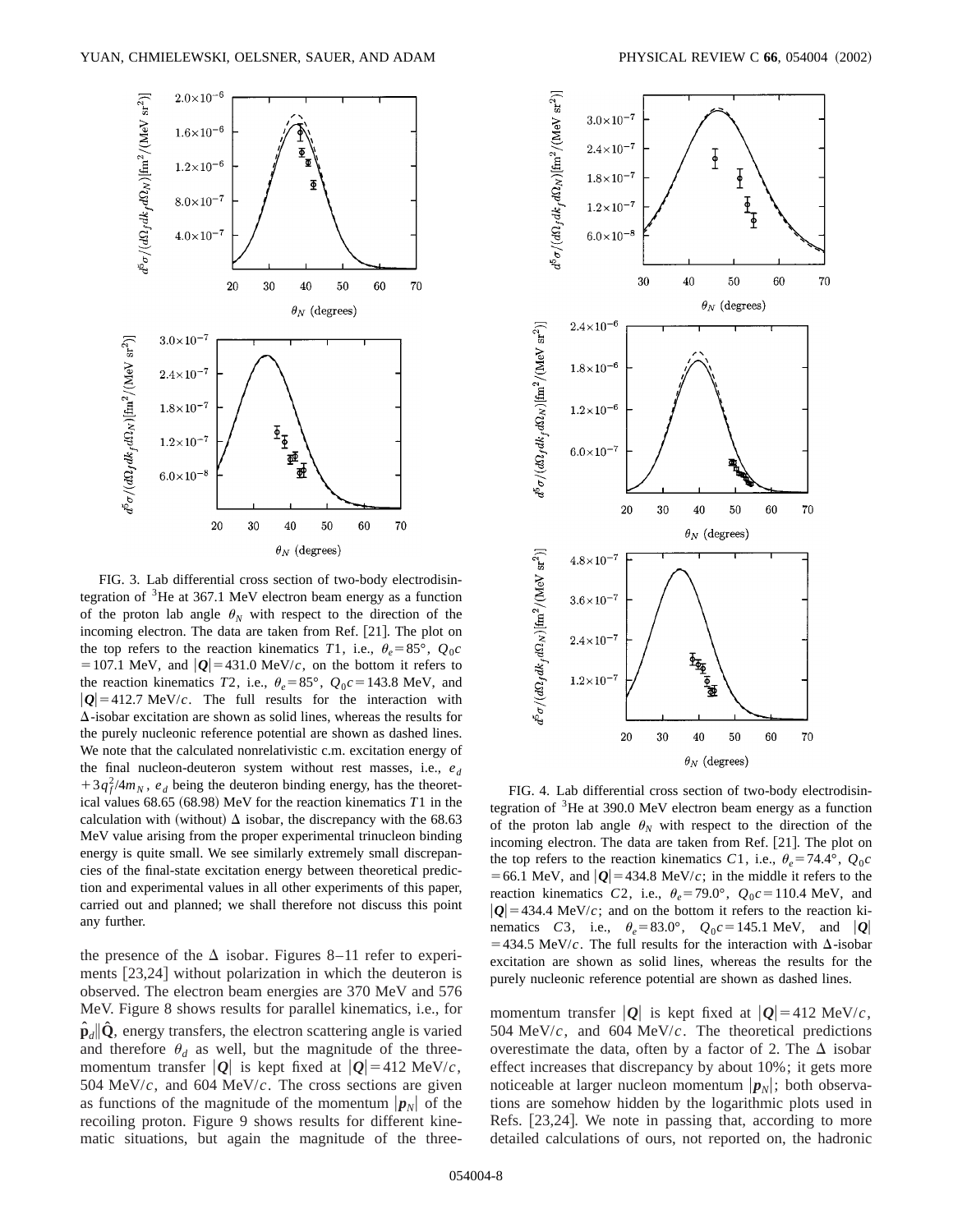

FIG. 5. Lab differential cross section of two-body electrodisintegration of  ${}^{3}$ He at 390.0 MeV electron beam energy as a function of the proton lab angle  $\theta_N$  with respect to the direction of the incoming electron. The data are taken from Ref. [21]. The plot refers to the reaction kinematics HR, i.e.,  $\theta_e = 39.7^\circ$ ,  $Q_0c$ = 113.0 MeV, and  $|Q|$  = 250.2 MeV/*c*. The full results for the interaction with  $\Delta$ -isobar excitation are shown as solid lines, whereas the results for the purely nucleonic reference potential are shown as dashed lines.

final state interaction shows up quite sizeably in the data, whereas the effect of meson exchange in the e.m. current is rather moderate. In Figs. 10 and 11 nuclear responses are extracted from the data and compared with theoretical predictions.

Third, we give theoretical predictions for selected spin observables of the reaction  $(3.2)$  with polarization. Experiments are planned  $[25]$  at MIT-Bates with beam energy 750 MeV. Experiments are also planned  $[25]$  at JLab with beam energy 2.4 GeV. The experiments will be done with a polarized beam and a target polarized in *x* and *z* directions of the



FIG. 6. Lab differential cross section of two-body electrodisintegration of  ${}^{3}$ He at 527.9 MeV electron beam energy as a function of the proton lab angle  $\theta_N$  with respect to the direction of the incoming electron. The data are taken from Ref. [22]. The plot refers to the reaction kinematics *I*, i.e.,  $\theta_e = 52.2^\circ$ ,  $Q_0c$ =99.8 MeV, and  $|Q|$ =430.0 MeV/*c*. The full results for the interaction with  $\Delta$ -isobar excitation are shown as solid lines, whereas the results for the purely nucleonic reference potential are shown as dashed lines.



FIG. 7. Contribution to the  $\Delta$ -isobar effect for the differential cross section of two-body electrodisintegration of  ${}^{3}$ He as a function of the proton lab angle  $\theta_N$  with respect to the direction of the incoming electron. The plot refers to 367.1 MeV electron beam energy with the reaction kinematics  $T1$  of Ref. [21]. Shifts in the observable are shown. The full shift in the prediction, arising from the different predictions of the purely nucleonic reference potential and the coupled-channel potential, is shown as solid line. That full shift is split up into four distinct  $\Delta$  contributions, i.e., the contribution arising from the theoretical change of the triton binding energy (dotted line), the contribution arising from the change of the nucleonic components in the bound-state wave function (dashed-dotted line), the contribution arising from the change of the nucleonic components in the scattering wave function (short-dashed line), and the contribution arising from the  $\Delta$  components in both hadronic wave functions and from the e.m. current (long-dashed line); those four contributions add up to the full shift, making up the complete  $\Delta$ -isobar effect.

scattering plane according to Fig. 2. They will measure the spin-averaged differential cross section and the asymmetries  $A_x$  and  $A_z$ , defined by

$$
A_{x,z} = \left\{ \left[ \frac{d^5 \sigma(k_i; h_e \hat{e}_{x,z})}{dE_e(k_f) d^2 \hat{k}_f d^2 \hat{p}_d} + \frac{d^5 \sigma(k_i; -h_e - \hat{e}_{x,z})}{dE_e(k_f) d^2 \hat{k}_f d^2 \hat{p}_d} \right] - \left[ \frac{d^5 \sigma(k_i; h_e - \hat{e}_{x,z})}{dE_e(k_f) d^2 \hat{k}_f d^2 \hat{p}_d} + \frac{d^5 \sigma(k_i; -h_e \hat{e}_{x,z})}{dE_e(k_f) d^2 \hat{k}_f d^2 \hat{p}_d} \right] \right\} / \left\{ \left[ \frac{d^5 \sigma(k_i; h_e \hat{e}_{x,z})}{dE_e(k_f) d^2 \hat{k}_f d^2 \hat{p}_d} + \frac{d^5 \sigma(k_i; -h_e - \hat{e}_{x,z})}{dE_e(k_f) d^2 \hat{k}_f d^2 \hat{p}_d} \right] + \left[ \frac{d^5 \sigma(k_i; h_e - \hat{e}_{x,z})}{dE_e(k_f) d^2 \hat{k}_f d^2 \hat{p}_d} + \frac{d^5 \sigma(k_i; -h_e \hat{e}_{x,z})}{dE_e(k_f) d^2 \hat{k}_f d^2 \hat{p}_d} \right] \right\}.
$$
 (3.4)

For both planned experiments of reaction  $(3.2)$ , predictions are available. We assume that the scattered electron at 750- MeV beam energy be observed under the angle  $\theta_e = 30^\circ$  with an energy loss  $Q_0c = 48$  MeV and a three-momentum transfer  $|Q|$  = 380 MeV/*c*, and at 2.4-GeV beam energy under the angle  $\theta_e = 15^\circ$  with an energy loss  $Q_0c = 112.5$  MeV and a three-momentum transfer  $|Q|$ =621.6 MeV/*c*. In both experiments the magnitude of the proton recoil momentum centers around 20 MeV. For both experiments the c.m. exci-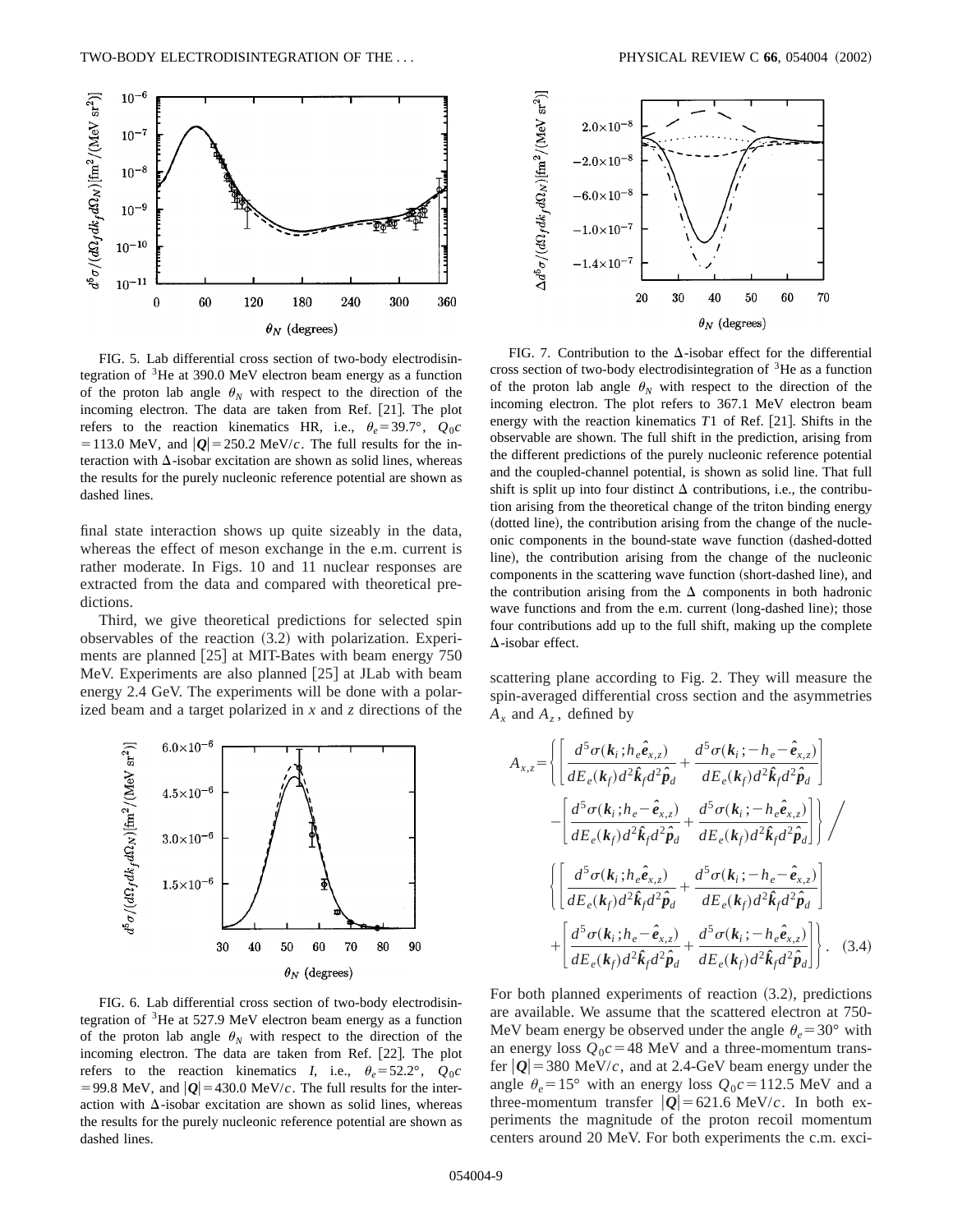

FIG. 8. Lab differential cross section of two-body electrodisintegration of  $3$ He as a function of the magnitude of the recoiling proton momentum  $|\mathbf{p}_N|$ . The left plot refers to 370 MeV electron beam energy and the right one to 576 MeV electron beam energy. Parallel kinematics, i.e.  $\hat{p}_d \|\hat{Q}$ , is assumed. The solid lines are obtained from a full coupled-channel calculation with the inclusion of single  $\Delta$ -isobar excitation, and the dashed lines from a reference calculation without  $\Delta$ -isobar excitation. The data are taken from Ref. [23]. They belong to three-momentum transfers 412 MeV/*c* (crosses), 504 MeV/ $c$  (open circles), and 604 MeV/ $c$  (open squares).

tation energy of the final nucleon-deuteron system is quite small; it stays below 40 MeV; the description of the final state in terms of nonrelativistic hadron dynamics is quite appropriate. We only show two spin observables for 2.4 GeV



FIG. 9. Lab differential cross section of two-body electrodisintegration of  $3$ He as a function of the magnitude of the recoiling proton momentum  $|\mathbf{p}_N|$ . Negative  $|\mathbf{p}_N|$  correspond to  $\phi_d = \pi$ . The left plot refers to 370 MeV electron beam energy and the right one to 576 MeV electron beam energy. The solid lines are obtained from a full coupled-channel calculation with the inclusion of single  $\Delta$ -isobar excitation, the dashed lines from a reference calculation without  $\Delta$ -isobar excitation. The data are taken from Ref. [24]. They belong to three-momentum transfers  $|Q|$ /energy transfers  $Q_0$ 412/50 MeV/ $c$  (crosses), 504/70 MeV/ $c$  (open circles), and  $604/100$  MeV/ $c$  (open squares). At 370 MeV beam energy the electron scattering angles are 72.9° and 97.0°, at 576 MeV beam energy the electron scattering angles are 43.6°, 55.1°, and 69.3°, respectively, ordered according to increasing three-momentum transfer  $|Q|$ .

electron beam energy. Sample spin observables are given as function of the direction  $\theta_d$  of the deuteron in Figs. 12 and 13. The  $\Delta$ -isobar effect can be sizable; it is split up into its detailed contributions and turns out to be a complicated superposition of several contributions. Figure 14 shows the frame dependence for the two spin observables especially studied: we note with concern, that the degree of frame dependence can be of the order of the  $\Delta$ -isobar effect.

# **IV. CONCLUSIONS**

The database for electrodisintegration with two-body final states is still rather small. All data known to us refer to inplane processes without polarization. Striking disagreement between data and theoretical predictions is observed for the differential cross section in some particular kinematic regimes. We cannot relate that discrepancy yet to a definite shortcoming of the hadron dynamics and/or of the employed e.m. current on which the theoretical predictions rest.

We believe that the theoretical apparatus used is technically sound and physically quite realistic. In future, we shall use more modern and better calibrated two-nucleon potentials. Furthermore, we shall extend the calculations also to cover electrodisintegration of the three-nucleon bound state with three-nucleon final states.

#### **ACKNOWLEDGMENTS**

L.P.Y. was supported by DFG Grant No. Sa 247/25-1, and M. Oelsner by DFG Grant No. Sa 247/20-1/2. J.A. was supported by Grant No. GA CR 202/00/1669. The authors are grateful to their experimental colleagues S. Sirca and Z.-L. Zhou for illuminating discussions. The calculations were performed at the Regionales Rechenzentrum für Niedersachen.

# **APPENDIX: CONTRACTION** *L***"***W* **OF ELECTRON AND NUCLEAR CURRENT TENSORS**

The differential cross section  $(2.2a)$  depends on the square of the singularity-free matrix element  $\langle s_f | M | s_i \rangle$  that is proportional to the contraction of the electron and nuclear current tensors,

$$
L \cdot W = L_{\mu\nu}(\mathbf{k}_f, \mathbf{k}_i; n_e) W^{\mu\nu}(\mathbf{p}_N \mathbf{p}_d \mathbf{p}_B; n_B).
$$
 (A1)

This dependence is explicit in the forms  $(2.9)$  of the cross section. The contraction is calculated in this appendix. We use a method developed in Refs.  $[15,16]$ .

The contraction  $(A1)$  is carried out by projecting both tensors on the photon polarization vectors  $\varepsilon(Q\lambda)$  of Eq.  $(2.11a)$  using their property

$$
\sum_{\lambda} (-1)^{\lambda} \varepsilon^{\mu *}(Q\lambda) \varepsilon^{\nu}(Q\lambda) = g^{\mu\nu} - Q^{\mu}Q^{\nu}/Q^2, (A2)
$$

with  $Q = k_i - k_f = p_N + p_d - p_B$ . Since the e.m. currents are conserved, the Lorentz-vector products of currents in the contraction can be replaced by products of components with respect to photon polarization vectors according to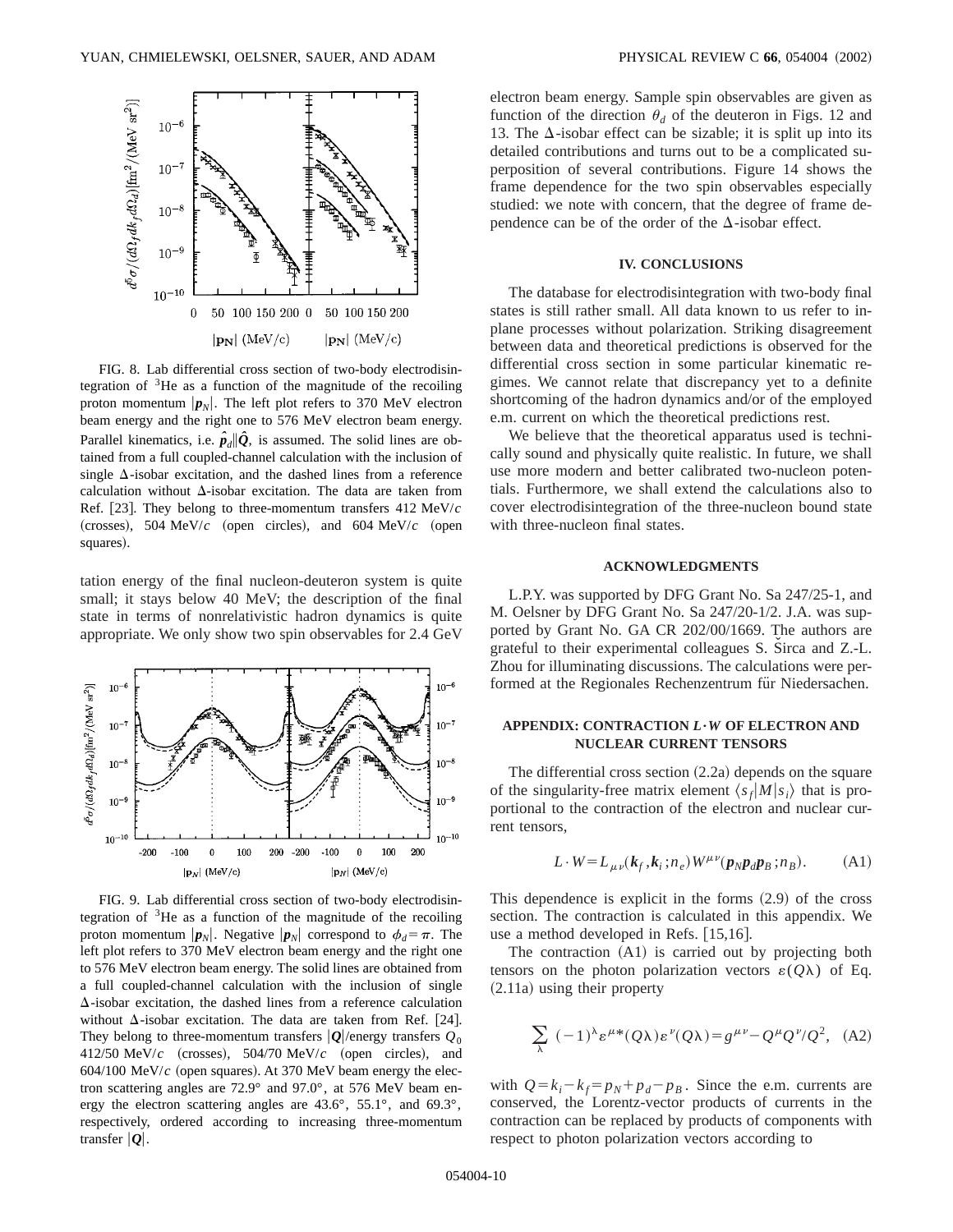

FIG. 10. Nuclear responses  $r^{TL}$  of two-body electrodisintegration of the unpolarized <sup>3</sup>He target as a function of the magnitude of the recoiling proton momentum  $|\mathbf{p}_N|$ . The dependence of  $r^{TL}$  on  $\theta_d$  is transformed into the dependence on  $|\mathbf{p}_N|$ . The left plot refers to three-momentum transfer of 412 MeV/*c*, the middle one to 504 MeV/*c*, and the right one to 604 MeV/*c*. The solid lines are obtained from a full coupled-channel calculation with the inclusion of single  $\Delta$ -isobar excitation, and the dashed lines from a reference calculation without  $\Delta$ -isobar excitation. The data are taken from Ref. [24]; the open circles refer to 370 MeV electron beam energy and the crosses to the 576 MeV one.

$$
\overline{u}(\mathbf{k}_f s_{ef}) \gamma_\mu u(\mathbf{k}_i s_{ei}) \langle \psi_\alpha^{(-)}(\mathbf{q}_f) \nu_{\alpha_f}(Nd) |
$$
\n
$$
\times j^\mu(\mathbf{p}_N + \mathbf{p}_d - \mathbf{p}_B \cdot \mathbf{p}_N + \mathbf{p}_d + \mathbf{p}_B) |Bn_B\rangle
$$
\n
$$
= \sum_{\lambda} (-1)^\lambda [\overline{u} \mathbf{k}_f s_{ef}) \gamma^\mu u(\mathbf{k}_i s_{ei}) \varepsilon_\mu^*(Q\lambda)]
$$
\n
$$
\times [\langle \psi_\alpha^{(-)}(\mathbf{q}_f) \nu_{\alpha_f}(Nd) | j^\nu(\mathbf{p}_N + \mathbf{p}_d - \mathbf{p}_B \cdot \mathbf{p}_N + \mathbf{p}_d + \mathbf{p}_B) |Bn_B\rangle \varepsilon_\nu(Q\lambda)]. \tag{A3}
$$

Thus, the contraction takes the alternative form

$$
L \cdot W = \sum_{\lambda \lambda'} (-1)^{\lambda - \lambda'} L(k_f, k_i; n_e; \lambda \lambda')
$$
  
×  $W(p_N p_d p_B; n_B; \lambda \lambda'),$  (A4)

with

$$
L(k_f, k_i; n_e; \lambda \lambda') = \sum_{s_{ef}} [\bar{u}(k_f s_{ef}) \gamma^{\mu} u(k_i n_e)]^* \varepsilon_{\mu}(Q\lambda')
$$
  
 
$$
\times [\bar{u}(k_f s_{ef}) \gamma^{\nu} u(k_i n_e)] \varepsilon_{\nu}^*(Q\lambda),
$$

 $(A5a)$ 

 $L(k_f, k_i; n_e; \lambda \lambda') = c^2[(k_i + k_f) \cdot \varepsilon(Q\lambda') (k_i + k_f) \cdot \varepsilon^*(Q\lambda))$  $+(-1)^{\lambda} \delta_{\lambda \lambda'} Q^2$  $+2ih_{e}\varepsilon_{\mu\nu\alpha\beta}\varepsilon^{\mu}(Q\lambda')\varepsilon^{\nu*}(Q\lambda)k_{f}^{\alpha}k_{i}^{\beta}],$  $(A5b)$ 



FIG. 11. Nuclear responses  $r^L + r^{TT}$  and  $r^T$  of two-body electrodisintegration of the unpolarized <sup>3</sup>He target as a function of the magnitude of the recoiling proton momentum  $|\mathbf{p}_N|$ . The dependence of  $r^{TL}$  on  $\theta_d$  is transformed into the dependence on  $|\mathbf{p}_N|$ . The left plot refers to three-momentum transfer of 412 MeV/*c*, the middle one to 504 MeV/*c*, and the right one to 604 MeV/*c*. The solid lines are obtained from a full coupled-channel calculation with the inclusion of single  $\Delta$ -isobar excitation, and the dashed lines from a reference calculation without  $\Delta$ -isobar excitation. The data are taken from [24]; they refer to 370 MeV electron beam energy.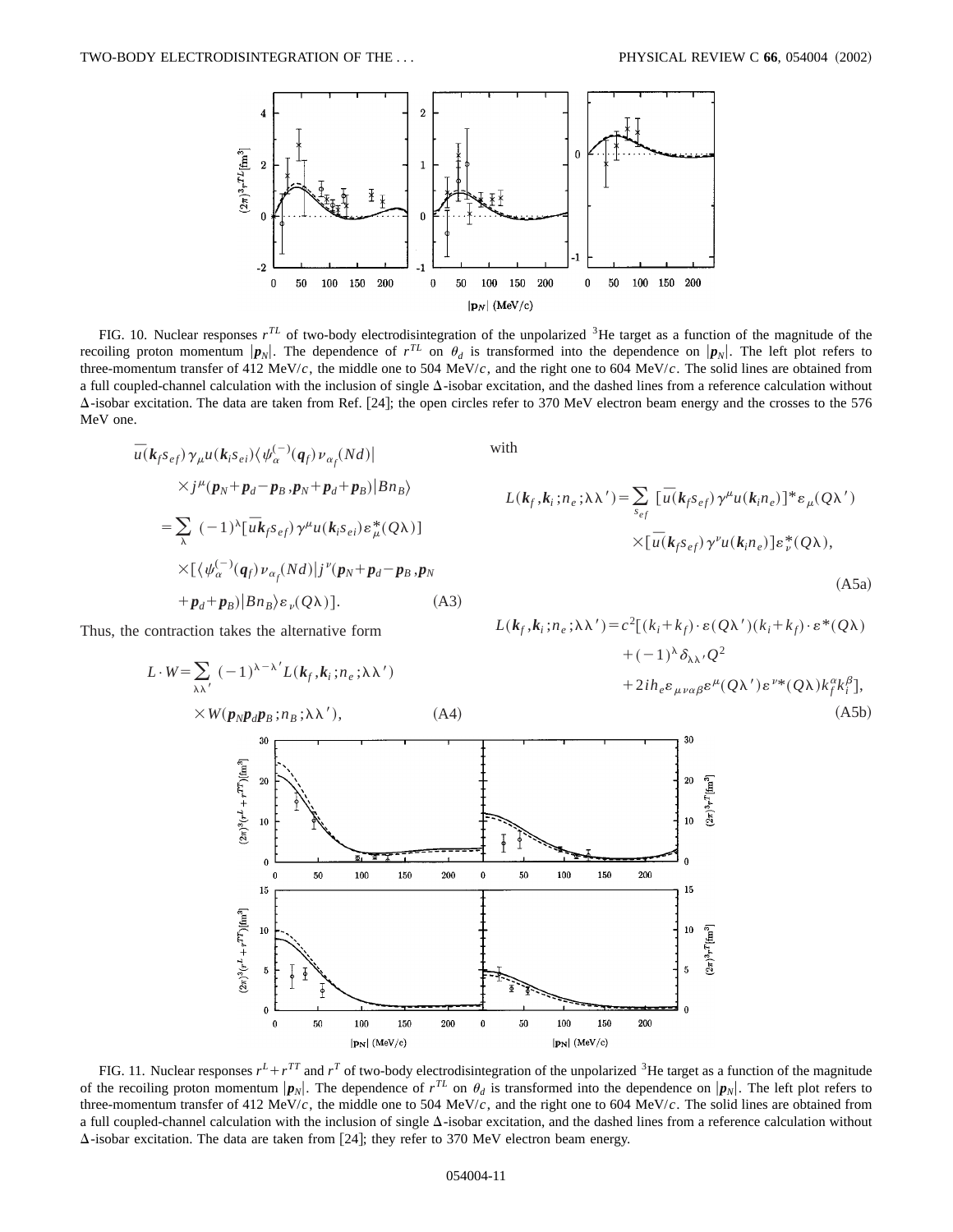

FIG. 12. Asymmetry  $A_x$  of two-body electrodisintegration of <sup>3</sup>He as a function of the deuteron lab angle  $\theta_d$  with respect to the direction of the incoming electron. The plot refers to 2.4 GeV electron beam energy with the reaction kinematics defined in the text. In the top part, the full result for the interaction with  $\Delta$ -isobar excitation is shown as solid line, whereas the result for the purely nucleonic reference potential is shown as a dashed line. In the bottom part, the  $\Delta$ -isobar effect to the asymmetry  $A_{\zeta}$  is studied in detail. Shifts in the observable are shown. The meaning of the different shifts and of the corresponding lines is the same as in Fig. 7.

$$
L(k_f, k_i; n_e; \lambda \lambda') = L^0(k_f, k_i; n_e; \lambda \lambda')
$$
  
+ 
$$
h_e L^h(k_f, k_i; n_e; \lambda \lambda'), \quad (A5c)
$$

and with  $W(p_N p_d p_B; n_B; \lambda \lambda')$  defined in Eq. (2.12a). In the remainder of this appendix we omit the momentum and polarization arguments in the current tensors for brevity. The current tensors of the  $(\lambda \lambda')$  form satisfy the following symmetry relations:

$$
L^{0}(\lambda \lambda') = L^{0}(\lambda' \lambda)^{*}, \qquad (A6a)
$$

$$
L^{0}(-\lambda - \lambda') = (-1)^{\lambda - \lambda'} L^{0}(\lambda \lambda')^{*}, \qquad (A6b)
$$

$$
L^h(\lambda \lambda') = L^h(\lambda' \lambda)^*, \qquad (A6c)
$$

$$
L^h(-\lambda - \lambda') = (-1)^{1 + \lambda - \lambda'} L^h(\lambda \lambda')^*, \quad (A6d)
$$

and

$$
W(\lambda \lambda') = W(\lambda' \lambda)^*.
$$
 (A7)



FIG. 13. Asymmetry  $A_z$  of two-body electrodisintegration of <sup>3</sup>He as a function of the deuteron lab angle  $\theta_d$  with respect to the direction of the incoming electron. The plot refers to 2.4 GeV electron beam energy, with the reaction kinematics defined in the text. In the top part the full result for the interaction with  $\Delta$ -isobar excitation is shown as a solid line, whereas the result for the purely nucleonic reference potential is shown as a dashed line. In the bottom part the  $\Delta$ -isobar effect to the asymmetry  $A_{\zeta}$  is studied in detail. Shifts in the observable are shown. The meaning of the different shifts and of the corresponding lines is the same as in Fig. 7.

Thus, the electron current tensor has only six independent components, i.e.,  $L^0(00)$ , and

$$
L^{0}(0+) = -L^{0}(0-)^* = -L^{0}(-0) = L^{0}(+0)^*,
$$
\n(A8a)

$$
L^{0}(++)=L^{0}(--)^{*}, \qquad (A8b)
$$

$$
L^{0}(+-)=L^{0}(-+)^{*},
$$
 (A8c)

$$
L^h(0+) = L^h(0-)^* = L^h(-0) = L^h(+0)^*, \quad \text{(A8d)}
$$

$$
L^h(+) = -L^h(--)^*,
$$
 (A8e)

with  $L^h(00) = L^h(-+) = L^h(-+) = 0$ . The elements of the  $(\lambda \lambda')$  tensors  $L(\lambda \lambda')$  and  $W(\lambda \lambda')$  are Lorentz scalars and can be calculated in any Lorentz frame. In the frame of Fig. 2 the components of the electron current tensor have the explicit forms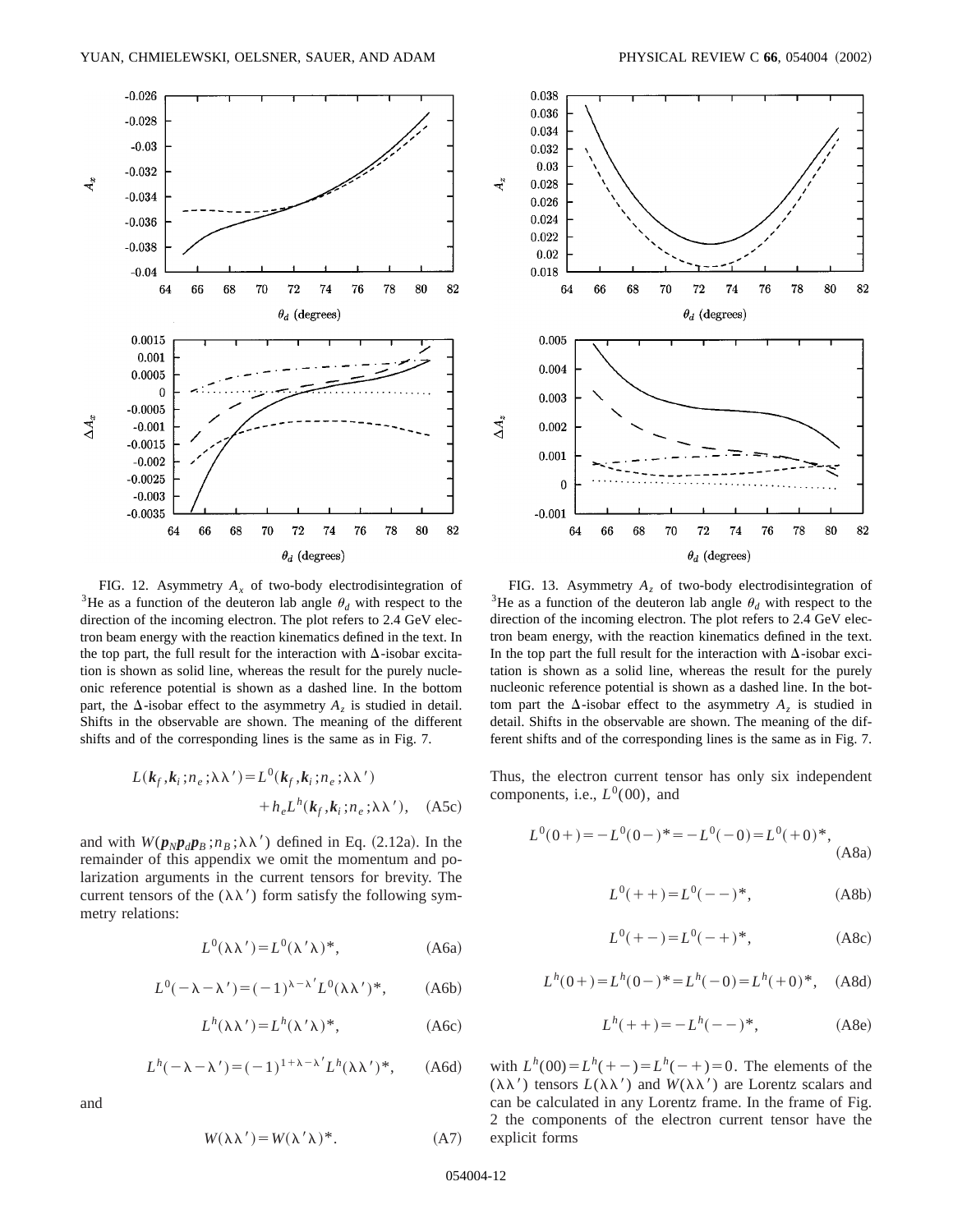

FIG. 14. Asymmetries  $A_x$  (top) and asymmetry  $A_z$  (bottom) of two-body electrodisintegration of  ${}^{3}$ He as a function of the deuteron lab angle  $\theta_d$  with respect to the direction of the incoming electron. The plot refers to 2.4 GeV electron beam energy with the reaction kinematics defined in the text. The results are for the purely nucleonic reference potential. The solid lines are results in the lab system, the dashed lines in the c.m. system, and the dotted lines in the Breit system.

$$
L^{0}(00) = v_0 \left[ -\frac{Q^2}{Q^2} \right],
$$
 (A9a)

$$
L^{0}(0+) = v_0 \frac{\sqrt{2}}{2} \frac{\sqrt{-Q^2}}{|Q|} \sqrt{\tan^2(\theta_e/2) - \frac{Q^2}{Q^2}},
$$
 (A9b)

$$
L^{0}(+) = v_0 \left[ \frac{-Q^2}{2Q^2} + \tan^2(\theta_e/2) \right],
$$
 (A9c)

$$
L^{0}(+-)=v_{0}\left[\frac{Q^{2}}{2Q^{2}}\right],
$$
 (A9d)

$$
L^{h}(0+) = v_0 \frac{1}{\sqrt{2}} \frac{\sqrt{-Q^2}}{|Q|} \tan(\theta_e/2), \quad (A9e)
$$

$$
L^{h}(+) = v_0 \tan(\theta_e/2) \sqrt{\tan^2(\theta_e/2) - \frac{Q^2}{Q^2}}, \quad \text{(A9f)}
$$

$$
v_0 = \frac{4E_e(k_f)E_e(k_i)}{c^2} \cos^2(\theta_e/2). \tag{A9g}
$$

All components of the electron current tensor turn out to be real. With those components the contraction  $L \cdot W$  takes the following form:

$$
L \cdot W = v_0 \left[ -\frac{Q^2}{Q^2} \right] W(00) + v_0 \left[ \frac{-Q^2}{2Q^2} + \tan^2(\theta_e/2) \right]
$$
  
\n
$$
\times [W(++) + W(--)] + v_0 \left[ \frac{Q^2}{2Q^2} \right]
$$
  
\n
$$
\times [W(+-) + W(++)]
$$
  
\n
$$
-v_0 \frac{\sqrt{2}}{2} \frac{\sqrt{-Q^2}}{|Q|} \sqrt{\tan^2(\theta_e/2) - \frac{Q^2}{Q^2}}
$$
  
\n
$$
\times [W(0+) + W(+) - W(0-) - W(-0)]
$$
  
\n
$$
+ h_e v_0 \tan(\theta_e/2) \sqrt{\tan^2(\theta_e/2) - \frac{Q^2}{Q^2}}
$$
  
\n
$$
\times [W(++) - W(--)] - h_e v_0 \frac{1}{\sqrt{2}} \frac{\sqrt{-Q^2}}{|Q|} \tan(\theta_e/2)
$$
  
\n
$$
\times [W(0+) + W(+) + W(0-) + W(-0)]. \quad (A10)
$$

Finally, we rewrite certain components of the nuclear current tensor  $W(\lambda \lambda')$  in the alternative ( $\lambda \lambda'$ ) form, i.e., those connected with the component  $\lambda=0$  and/or  $\lambda'=0$ , employing current conservation according to Eq.  $(2.12b)$  and using

$$
W^{\lambda\lambda'} = \left[ \sqrt{-\frac{Q^2}{Q^2}} \delta_{\lambda 0} + (1 - \delta_{\lambda 0}) \right]
$$

$$
\times \left[ \sqrt{-\frac{Q^2}{Q^2}} \delta_{\lambda' 0} + (1 - \delta_{\lambda' 0}) \right] W(\lambda \lambda').
$$
(A11)

When calculating the nuclear current tensor  $W^{\lambda\lambda'}$  in the form (A11), all zero components are to be obtained from the charge matrix element  $\int_{\alpha}^{(-)} (q_f) \nu_{\alpha_f} (Nd) |j^0 (p_N + p_d)$  $-p_B$ ,  $p_N+p_d+p_B$  $\vert Bn_B\rangle$  directly instead of from the fourvector current component along the polarization vector  $\varepsilon^{\mu}(Q0)$ . With respect to zero components the kinematic and frame-dependent factor  $\sqrt{-Q^2/Q^2}$  is split off from the Lorentz-scalar components  $W(\lambda \lambda')$ ; thus, the components of the nuclear current tensor  $W^{\lambda\lambda'}$  lost the property of being Lorentz scalars.

In terms of the nuclear current tensor  $W^{\lambda\lambda'}$ , the contraction  $L \cdot W$  takes the final form

with